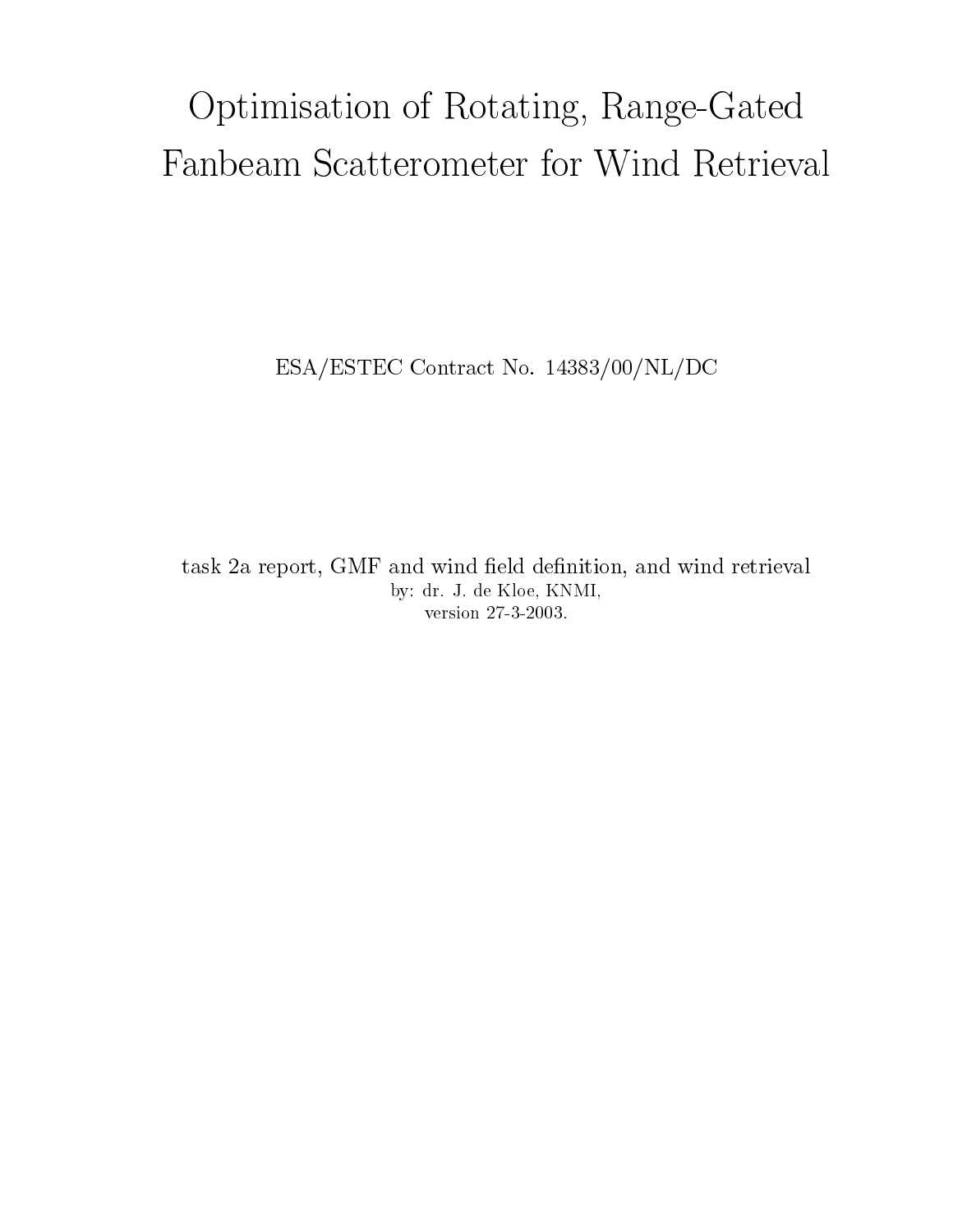# **Contents**

| $\mathbf{1}$     | <b>Reference Documents</b>                                                      |                                       |  |  |  |  |  |  |  |
|------------------|---------------------------------------------------------------------------------|---------------------------------------|--|--|--|--|--|--|--|
| $\boldsymbol{2}$ | Introduction                                                                    |                                       |  |  |  |  |  |  |  |
| $\bf{3}$         | Proposed wind field scenarios<br>3.1<br>3.2<br>3.3<br>3.4<br>Parameters         | 5<br>5<br>6<br>7<br>7                 |  |  |  |  |  |  |  |
| 4                | The Geophysical Model Function<br>4.1<br>4.2<br>4.3<br>4.4<br><b>Parameters</b> | $9\phantom{.0}$<br>9<br>9<br>10<br>10 |  |  |  |  |  |  |  |
| 5                | The geophysical noise contributions<br>5.1<br>5.2                               | 12<br><sup>12</sup><br>12             |  |  |  |  |  |  |  |
| 6                | The Level 1b generator<br>6.1<br>6.2<br>6.3                                     | 13<br>13<br>13<br>14                  |  |  |  |  |  |  |  |
| 7                | The Wind Retrieval<br>7.1<br>7.2<br>7.3<br>7.4<br>Parameters                    | 15<br>15<br>18<br>18<br>18            |  |  |  |  |  |  |  |
| 8                | The Wind Direction Skill<br>8.1<br>8.2<br>8.3                                   | 20<br><b>20</b><br><b>20</b><br>22    |  |  |  |  |  |  |  |
| 9                | Acronyms                                                                        | 23                                    |  |  |  |  |  |  |  |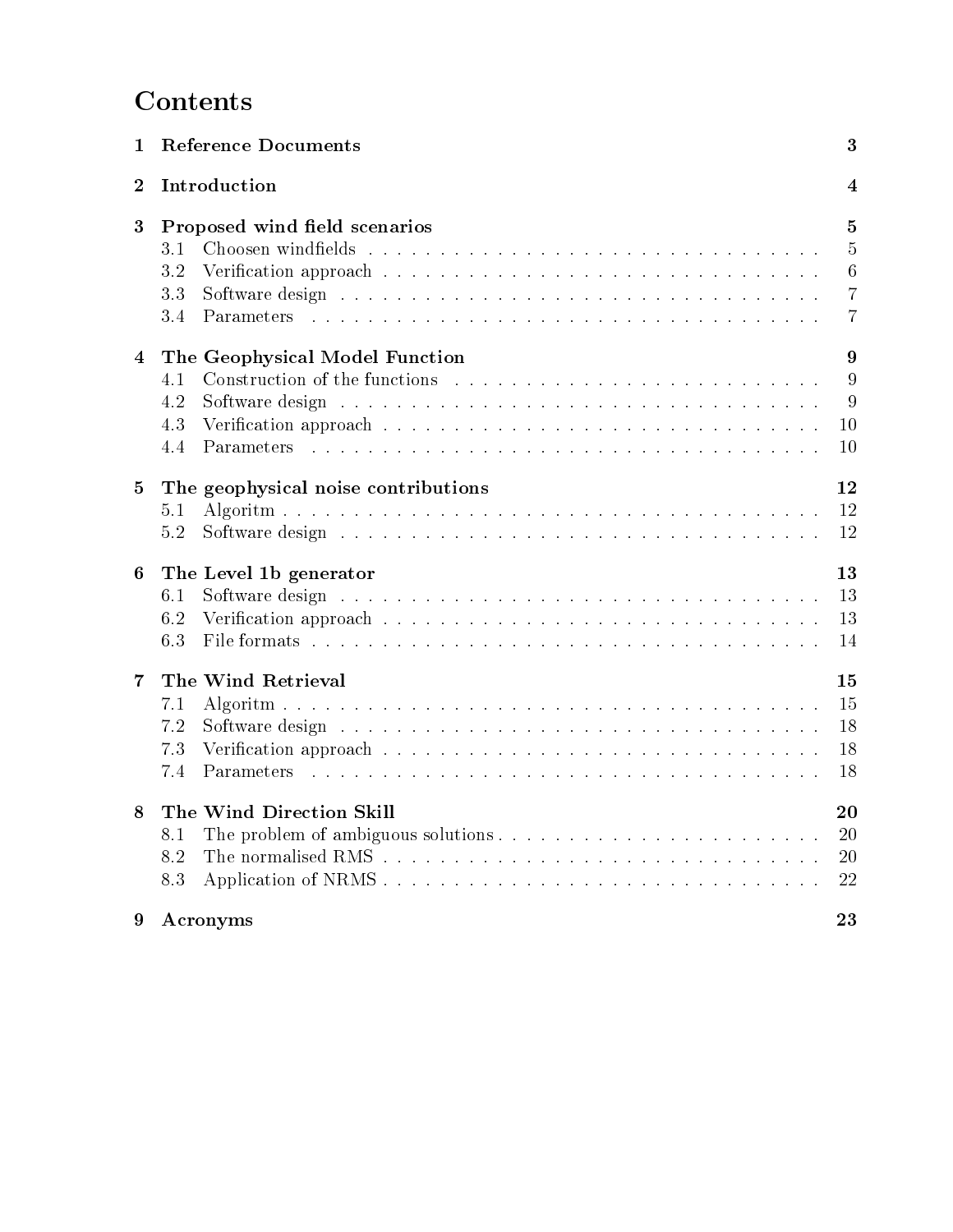# 1 Reference Documents

- $[\mathrm{RD1}] \,$  "Optimisation of Rotating, Range-Gated Fanbeam Scatterometer for Wind Retrieval" Task 2b Report: Definition of Scatterometer Simulator, Astrium Dec. 2001.
- [RD2] "Optimisation of Rotating, Range-gated Fanbeam Scatterometer for Wind Retrieval", Task 1 technical report, Review of the requirements and Scatterometer Concept, MBPT, oct. 17, 2000.
- $\left| \text{RD3} \right|$  "Scatterometer Data Interpretation: Transfer Function Estimation and Validation", Ad Stoffelen and David Andersen, Journal of Geophysical Research,  $102(C3)$ , 5767-5780, 1997b.
- [RD4] Thesis A.C.M. Stoffelen, University of Utrecht, 1998, ISBN 90-393-1708-9
- [RD5] "A model function for the ocean normalized cross section at 14 GHz derived from NSCAT observations", F.J. Wentz and D.K. Smith, Journal of Geophysical Research, Vol. 104, No. C5, 11499-11507, 1999.
- [RD6] \Polarimetric Scatterometry: A promising technique for improving ocean surface wind measurements from space", Tsai et al., IEEE Transactions on Geoscience and Remote Sensing, Vol. 38, No. 4, 1903-1921, 2000.
- [RD7] "Simulation of the Wind Performance of ASCAT", OSI SAF technical note, by Ad Stoffelen, KNMI 1998.
- [RD8] "Towards the real-time use of Quikscat winds", A. Stoffelen, J. de Vries, A. Voorrips, beleidscommissie remote sensing, report nr. USP-2/00-26.
- [RD9] "Optimisation of Rotating, Range-Gated Fanbeam Scatterometer for Wind Retrieval" Task 3a Report: FoM definition and validation, KNMI, 2002.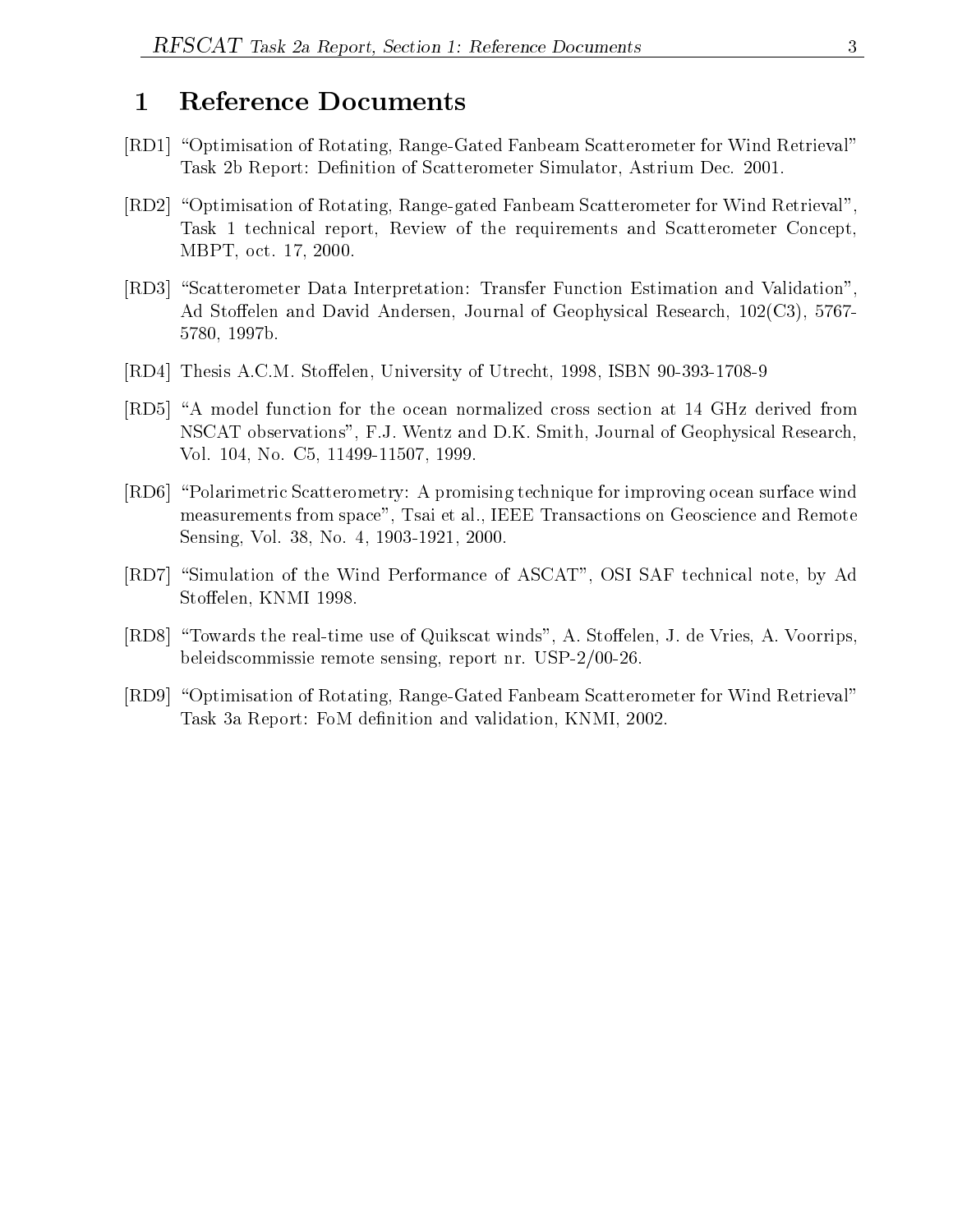# 2 Introduction

This document defines a number of parts to be used by the RFSCAT simulator. Together with the parts defined in [RD1] they will form the complete simulator.

A review of the concept of RFSCAT is given in [RD2] and will not be repeated here. Some additional choices on the concept are given in section 2.3 of [RD1].

The overal goal of the RFSCAT study is to simulate the performance of the proposed system by performing an end-to-end simulation of windfield retrieval with the RFSCAT system. This will enable the system to be optimised with respect to the many design choices that can be made. The simulation will start with an input windfield and a set of parameters defining the antenna system and the applied processing. The output will be a set of possible wind solutions for each gridpoint  $(WVC)$ . From the difference between input and output windfield a Figure-of-Merit (FoM) will be calculated which will be used as a metric for optimising the RFSCAT system.

The setup of the simulation is given in section 3 of  $[RD1]$ . The part named "Geophysical Module" in Fig. 3-1 of [RD1] will be deliverd by KNMI and is further described below.

All parts of the Geophysical module are written in the Fortran90 programming language. They have been tested on a SGI system, using UNIX (IRIX release 6.5 IP27) and the MIPS-pro compiler (version 7.2.1). They have also been tested without problems on a SUN system using UNIX (SunOS 5.8 Generic 108528-11 September 2001), using the Sun WorkShop 6.2 Fortran 95 compiler. As no operating system specic language extensions are used, the software is expected to be portable to all platforms for which a Fortran90 compiler is available.

The subjects covered in this report are:

- proposed wind field scenarios (section 3)
- GMF model (section 4)
- expected geophysical noise contributions (section 5)
- the Level 1b Generator (section 6)
- wind retrieval (section 7)
- winddirection skill 8
- acronyms (section 9)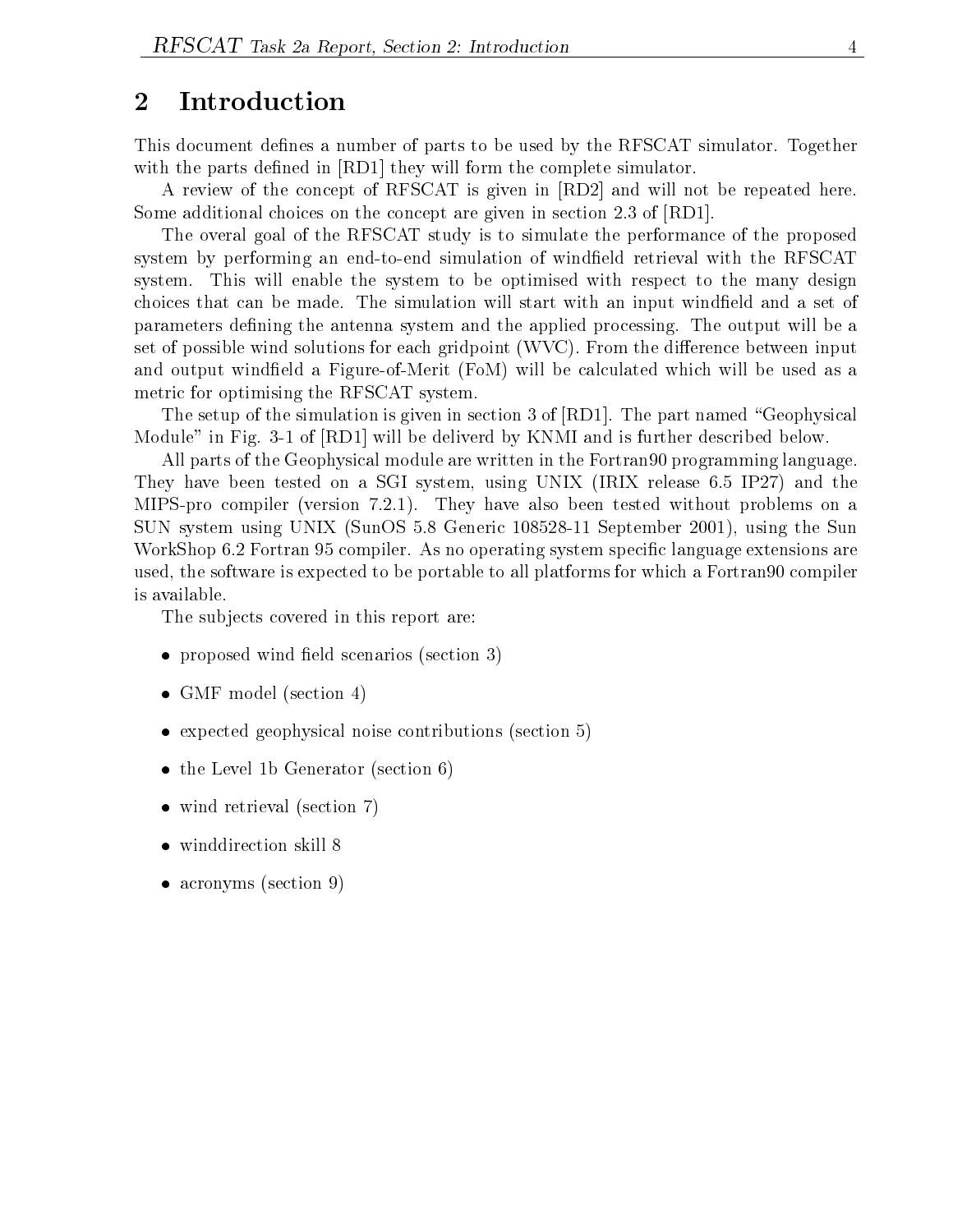# 3 Proposed wind field scenarios

## 3.1 Choosen windelds

To test the RFSCAT concept a set of input windvectors is necessary. Several choices are possible here. Windfields can be artificially created, taken from a numerical weather prediction (NWP) model, or adapted from actual measurements by another scatterometer (for example Seawinds on Quikscat). Alternatively the whole idea of a spatially coherent wind field can be discarded and replaced by a systematic scan of the wind domain using discrete steps in the windcomponents (this resembles a uniform distribution over all windvectors upto a certain maximum windspeed) or by a set of random windvectors, representing a realistic global wind vector distribution.

For testing of the RFSCAT concept we will follow the last approach and create an articial set of random windvectors. Each windcomponent is choosen from a Gaussian distribution centered at 0 m/s and with a halfwidth of 5.5 m/s. Since the windvectors are choosen at random no spatial relation exists between them. In this way it is prevented that for example seasonal or local preferences in winddirection will cause a non-uniform sampling of the wind domain. An example of such a set of random windvectors is given in Fig. 1.



Figure 1: A simulated set of 2500 windvectors within the range of  $0 - 25$  m/s.

To justify this approach, in Fig. 2 a set of windvectors has been extracted from an ECMWF NWP model, on locations defined by one simulated RFSCAT orbit. It can clearly be seen that the sampling is far from regular, even though the number of windvectors is much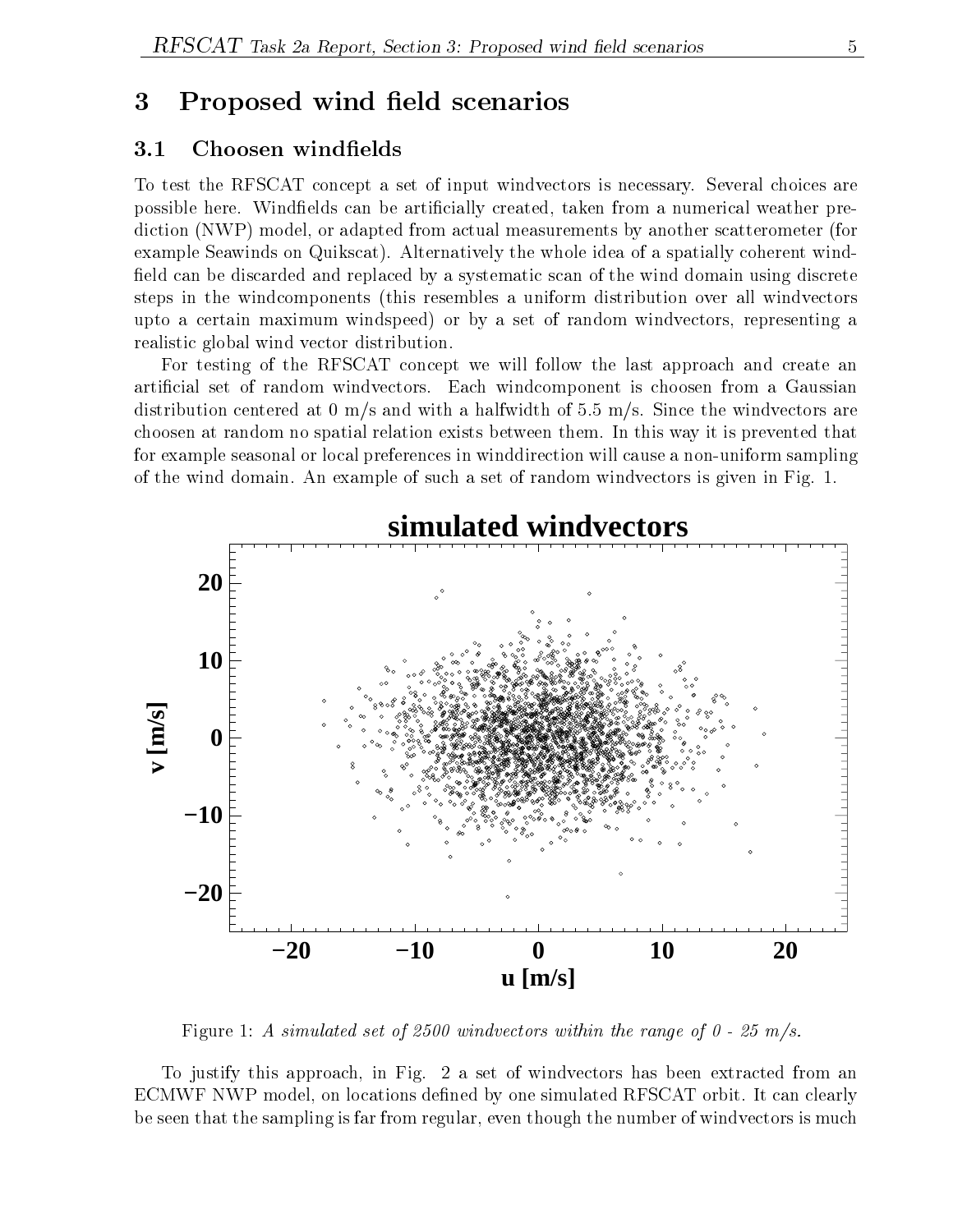

larger than shown in Fig. 1. To obtain a large enough set of windvectors clearly a much larger dataset is needed, which would need an unnecessary large amount of simulations.

Figure 2: A set of  $16414$  windvectors extracted from an ECMWF NWP model (date  $20020226$ , analysis of 12 h), on locations defined by one simulated RFSCAT orbit. 8634 vectors have been discarded because they were located above land or ice.

However, even a very large set of windvectors will not sample the measurement space regularly, as is shown in the histograms of Fig. 3. This is an example for the ECMWF forcast windvectors on the position of the real Quikscat on Seawinds instrument. It is clear from this figure that especially the v component (east-west) has a large deviation from the Gaussian shape.

#### 3.2 Verication approach

To verify this approach a test can be done using a windeld produced by the ECMWF forecast model as simulation input. Finally it may be interesting to test the effect of the scatterometer measurement on coherent structures (rotational, laminar, etc.). To enable these tests the simulation program will accept a file describing a windfield, as alternative to the random calculation of windvectors. This file will be produced by a separate program which is of no importance for the simulation itself, so it is not described in detail here. The fileformat to be used for this input windfield is given in section 7.5 of  $|RD1|$  and is not repeated here.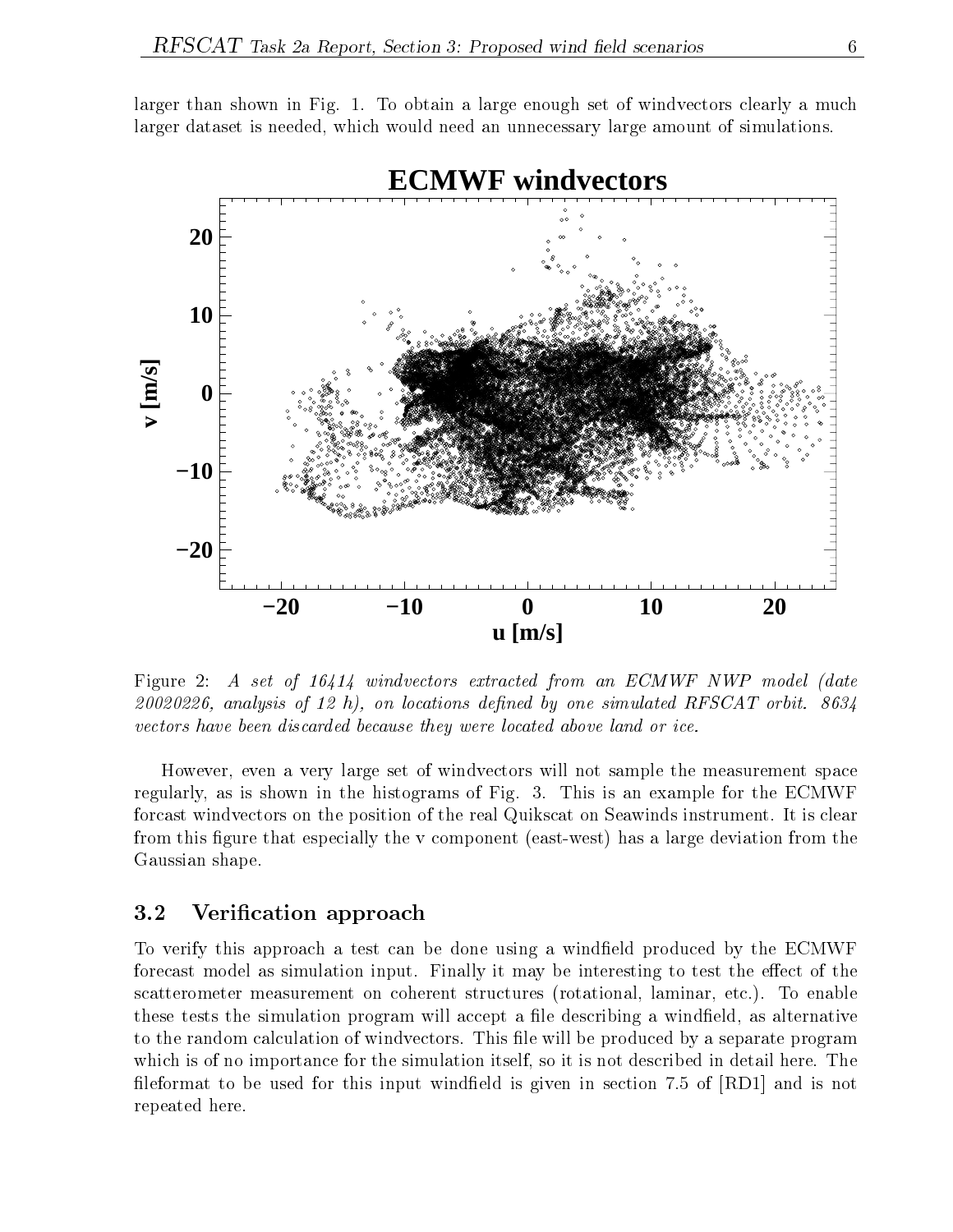

Figure 3: A set of 150413 windvectors extracted from an ECMWF NWP model (2 to 4 feb.  $2002$ , forecast), on locations defined by the Seawinds satellite orbit.

#### 3.3 Software design

This part of the simulation software is called the "windfield generator" and is implemented in the form of a Fortran90 module. It contains a function to retrieve one windvector at a time, which is either calculated from the described distribution, or taken from the input file. A second function returns the number of available windvectors, which is given in the inputfile, or specified as a constant for the random determined windvector case. Furthermore a helpfunction is provided that closes the inputle.

Two functions that handle noise are also provided. First a function is provided to calculate the noise due to the variability of the windfield inside the defined WVC. This function takes the choosen measurement resolution into account (for more details see sec. 5). Second a function is provided which adds noise to the background windfield that is used by the simulation. This is especially usefull when simulation results are to be compared to real measured scatterometer data. During the optimisation of the rfscat concept this noise should be set to zero.

Important parameters in the windfield generator are:

- the choice between a windfield from file, or a generated set of random windvectors
- the possibility to select a range of windspeeds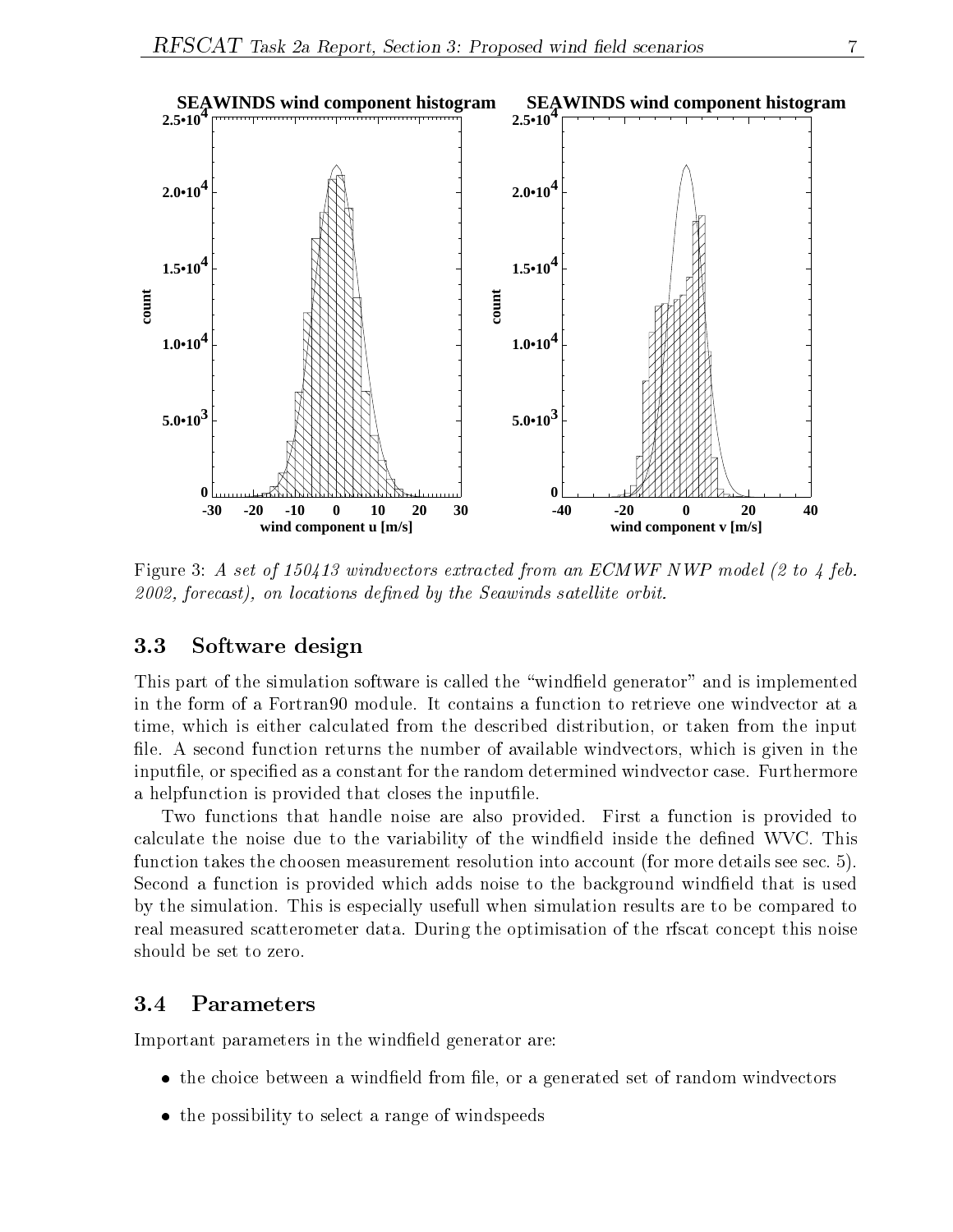The importance of different windscenarios has been discussed above. The possibility to select a range of windfields is especially usefull for windfields taken at random from a given distribution. From first tests of the program we know that inversion for very low windspeeds is very difficult, if not impossible in the presence of the usual noise levels in the system. So for windspeeds below 0.8  $m/s$  no usefull winddirection will be found. When examining the program results these low windspeed cases may be dominant and may obscure problems at higher windspeeds. Therefore it should be possible to exclude them from the statistics. This is preferably done by the windfield comparison module, but can for testing purposes also be done using this range setting.

A maximum windspeed of 25 m/s has been choosen, since for the applied distribution almost no vectors above that value are generated. It is also possible to select for example a smaller range between for example 14 and 15  $m/s$ , in order to test the simulator behaviour as a function of windspeed. Finally a restriction is usefull since the look up table ranges from 0.2 to 50 m/s. In combination with a windfield from an inputfile, the restriction in windspeed range is not used.

The parameters for this module are given in table 1. The choice between using an input file or generating random or gridded windvectors is made using CPP switches. The windfilename can be set using a CPP definition. The number of windvectors to use in a simulation can be explicitely given in the headerfile, or can be derived from the pseudoL1b file.

| ID                                                                     | Name              | Unit | type                                     | description                                   |  |  |
|------------------------------------------------------------------------|-------------------|------|------------------------------------------|-----------------------------------------------|--|--|
| $WG-10$                                                                | windfilename      |      | string                                   | path and filename of the input windfield file |  |  |
| $WG-20$                                                                | dist_halfwidth    | m/s  | real                                     | halfwidth of the windspeed distribution       |  |  |
| $WG-30$<br>min_wind<br>real<br>m/s                                     |                   |      | minimum value of the range of windspeeds |                                               |  |  |
| $WG-40$                                                                | max_wind          | m/s  | real                                     | maximum value of the range of windspeeds      |  |  |
| the following parameters control the systematic scan of the winddomain |                   |      |                                          |                                               |  |  |
| $WG-50$                                                                | u_startval        | m/s  | real                                     | start for scanning u comp.                    |  |  |
| $WG-60$                                                                | v_startval        | m/s  | real                                     | start for scanning v comp.                    |  |  |
| $WG-70$                                                                | u_step            | m/s  | real                                     | step for scanning u comp.                     |  |  |
| $WG-80$                                                                | <b>v_step</b>     | m/s  | real                                     | step for scanning v comp.                     |  |  |
| $WG-90$                                                                | nr_of_u_steps     |      | integer                                  | nr of u steps for scan                        |  |  |
| $WG-100$                                                               | $nr_of_v_{steps}$ |      | integer                                  | nr of v steps for scan                        |  |  |

Table 1: Windeld generator parameters

For additional flexibility, the possibility was added to define the filename for the input windvectors as a commandline option. This is done by giving the option: "-w windfile.dat". This will override the path and filename defined in the simulate.h headerfile.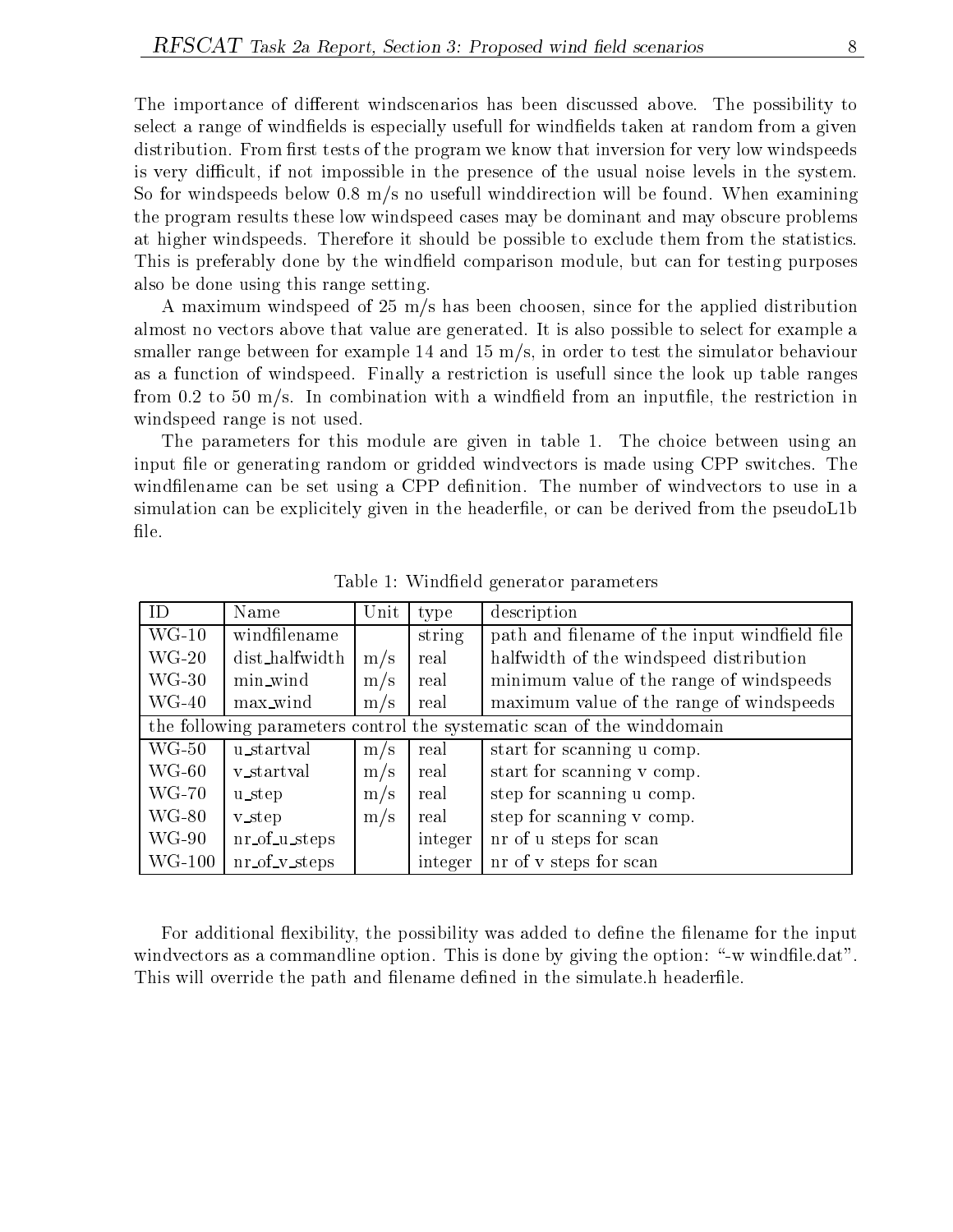# 4 The Geophysical Model Function

#### 4.1 Construction of the functions

The Geophysical Model Function (GMF) is the function providing the normalised radar backscatter coefficient, or normalised radar cross-section (nrcs). It depends on the measurement geometry (relative azimuth and incidence angle), beam parameters (frequency, polarisation) and the windspeed and direction. The GMF is a function devised to fit the available experimental data as good as possible, but since experimental knowledge is growing year by year refinements are now and then considered.

For the RFSCAT project the CMOD4 function for C-band VV-polarisation (so transmitting and receiving in vertical polarisation) is used [RD3, RD4]. This function has been used for operational windretrieval for the ERS-2 Scatterometer data (see section 4.2.1 of [RD2]). For Ku-band the NSCAT2 functions are used for VV and HH polarisation [RD5]. These functions have been used for the final reprocessing of all NSCAT data (see section 4.2.1 of [RD2]).

A GMF function for C-band HH-polarisation is not readily available. Therefore it was estimated by scaling the CMOD4 function with the  $HH/VV$  ratio as defined by the NSCAT2 HH and VV functions (see section 4.2.3 of [RD2]). The estimated function is called CMOD4H.

A GMF function for polarimetric measurements does not yet exist for both C-band and Ku-band. Therefore a similar scaling procedure was necessary. The equations necessary to do this are given in [RD6]. Furthermore a depolarisation ratio of -15dB, a symmetry factor of 0.5 and a signal attenuation of 1.0 were chosen. Using these formulas and assumptions a new function called NSCAT2P was derived from the NSCAT2 functions, and a new function called CMOD4HP was derived from the CMOD4 and the CMOD4H functions.

The derivation of the CMOD4H, CMOD4HP and NSCAT2P functions has been performed by V. Wismann of Ifars and is available for the project at the moment (see section 4.2.4 of [RD2]).

## 4.2 Software design

The GMF functions will be used in two parts of the program. First they are used to calculate a pseudo measurement from an input windvector. Then they are used many times inside the wind retrieval module while doing the inversion. Therefore the code has been inserted in the wind retrieval module. The GMF values can be requested by using a function call named "calc sigma0", with some parameters describing the relative azimuth, the incidence angle and the polarisation. In order to be able to use different frequency bands, the parameter named "polarisation" is in fact also used to set the right frequency, so to use the right  $GMF$  function. This parameter is read from the pseudoL1b file, which gives a two character code for each measurement. The first character is " $C$ " or "K", to choose between C-band and Ku-band. The second character is "V", "H", or "P", to choose between vertical and horizontal polarisation, and a polarimetric measurement scheme.

For reasons of calculating efficiency a look up table  $(LUT)$  is used to store the function values. The necessary data is loaded automatically in the LUT at the first function call of \calc sigma0". Everytime a value is requested from the function the proper table elements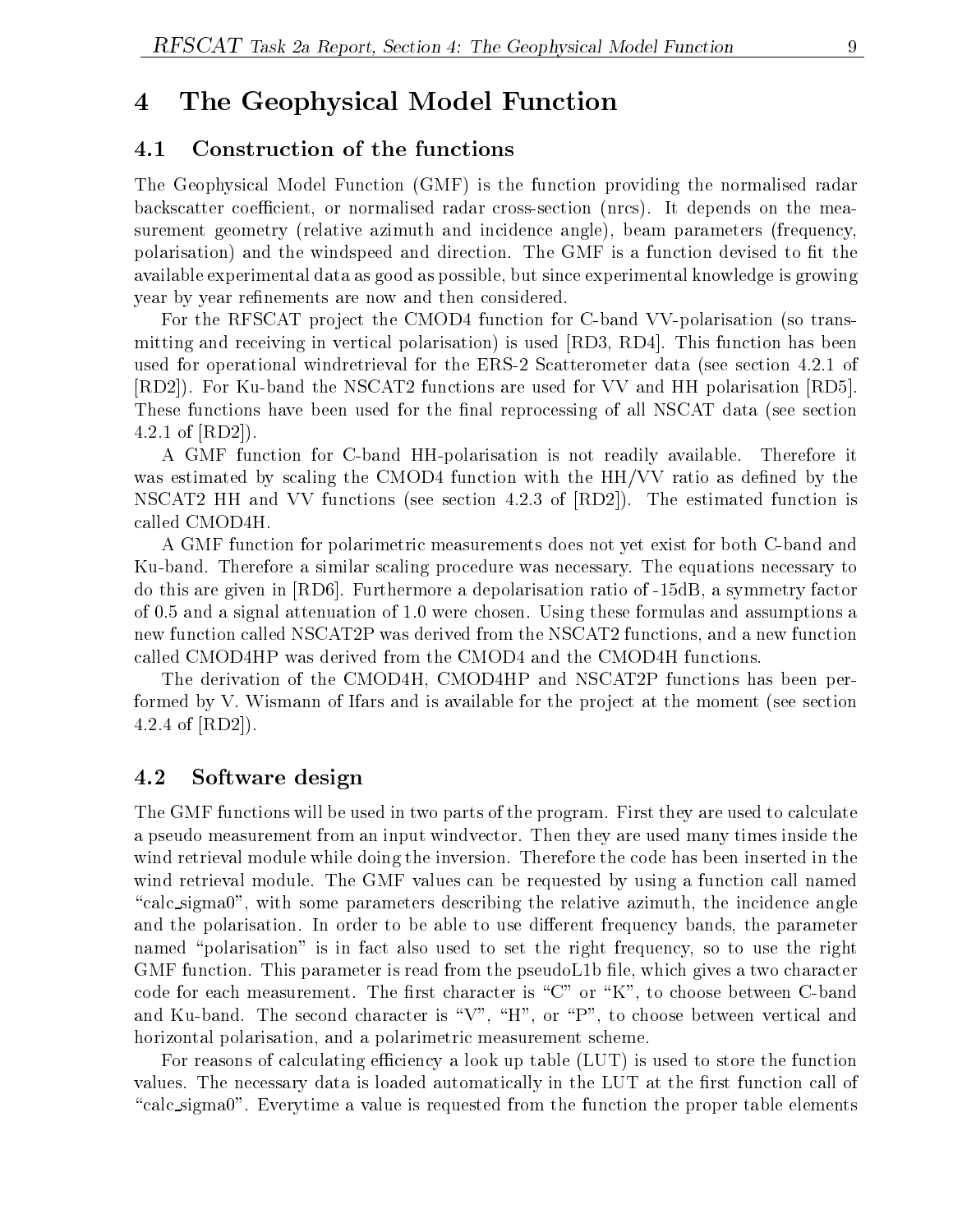are taken and if necessary interpolation between them is done. The fileformat to be used for the LUT is described in section 7.4 of [RD1] and will not be repeated here.

Interpolation for incidence angle is always done. Interpolation for windspeed and/or azimuth can be switched on and off, depending on the desired accuracy and available time to do the calculations.

### 4.3 Verication approach

Verification of the constructed NRCS functions has been done in [RD2] by comparing the resulting values with the available data in literature (see sections 4.2.1 upto 4.2.4 of [RD2]). Verification of the usage of the LUT and interpolation between the table elements has been done by directly implementing the actual CMOD4 function as specied in [RD4] in the Fortran90 code, and comparing with its values.

#### 4.4 Parameters

The parameters for this module are given in table 2. GM-10 to GM-90 specify the LUT and are defined in the inversion. f90 code. GM-100 to GM-160 specify the path and filenames for the files containing the LUT's.

| ID                  | Name                          | Unit | type    | description                    |
|---------------------|-------------------------------|------|---------|--------------------------------|
| $\overline{GM}$ -10 | LUT_min_windspeed             | m/s  | real    | start value in windspeed       |
| $GM-20$             | LUT_windspeed_step            | m/s  | real    | step value in windspeed        |
| $GM-30$             | LUT_nr_windspeed_steps        | m/s  | integer | nr of steps in windspeed       |
| $GM-40$             | $LUT$ <sub>min</sub> _winddir | m/s  | real    | start value in azimuth         |
| $GM-50$             | LUT_winddir_step              | m/s  | real    | step value in azimuth          |
| $GM-60$             | $LUT_nr_winddir steps$        | m/s  | integer | nr of steps in azimuth         |
| $GM-70$             | LUT_min_theta                 | m/s  | real    | start value in incidence angle |
| $GM-80$             | $LUT$ _theta_step             | m/s  | real    | step value in incidence angle  |
| $GM-90$             | $LUT_nr_{theta steps}$        | m/s  | integer | nr of steps in incidence angle |
| $GM-100$            | $LUT$ <sub>-path</sub>        |      | string  | path for the LUT's             |
| $GM-110$            | filename_c_vv                 |      | string  | filename for the CMOD4 LUT     |
| $GM-120$            | filename_c_hh                 |      | string  | filename for the CMOD4H LUT    |
| $GM-130$            | filename_c_pol                |      | string  | filename for the CMOD4HP LUT   |
| $GM-140$            | filename_ku_vv                |      | string  | filename for the NSCAT2-VV LUT |
| $GM-150$            | filename_ku_hh                |      | string  | filename for the NSCAT2-HH LUT |
| $GM-160$            | filename_ku_pol               |      | string  | filename for the NSCAT2-P LUT  |

Table 2: GMF parameters

In addition to this the interpolation in between the LUT elements may be set. This is done by CPP commands defined inside the file inversion.h. Possible choices are 1D (only incidence angle), 2D (incidence angle and azimuth), 2DV (incidence angle and windspeed)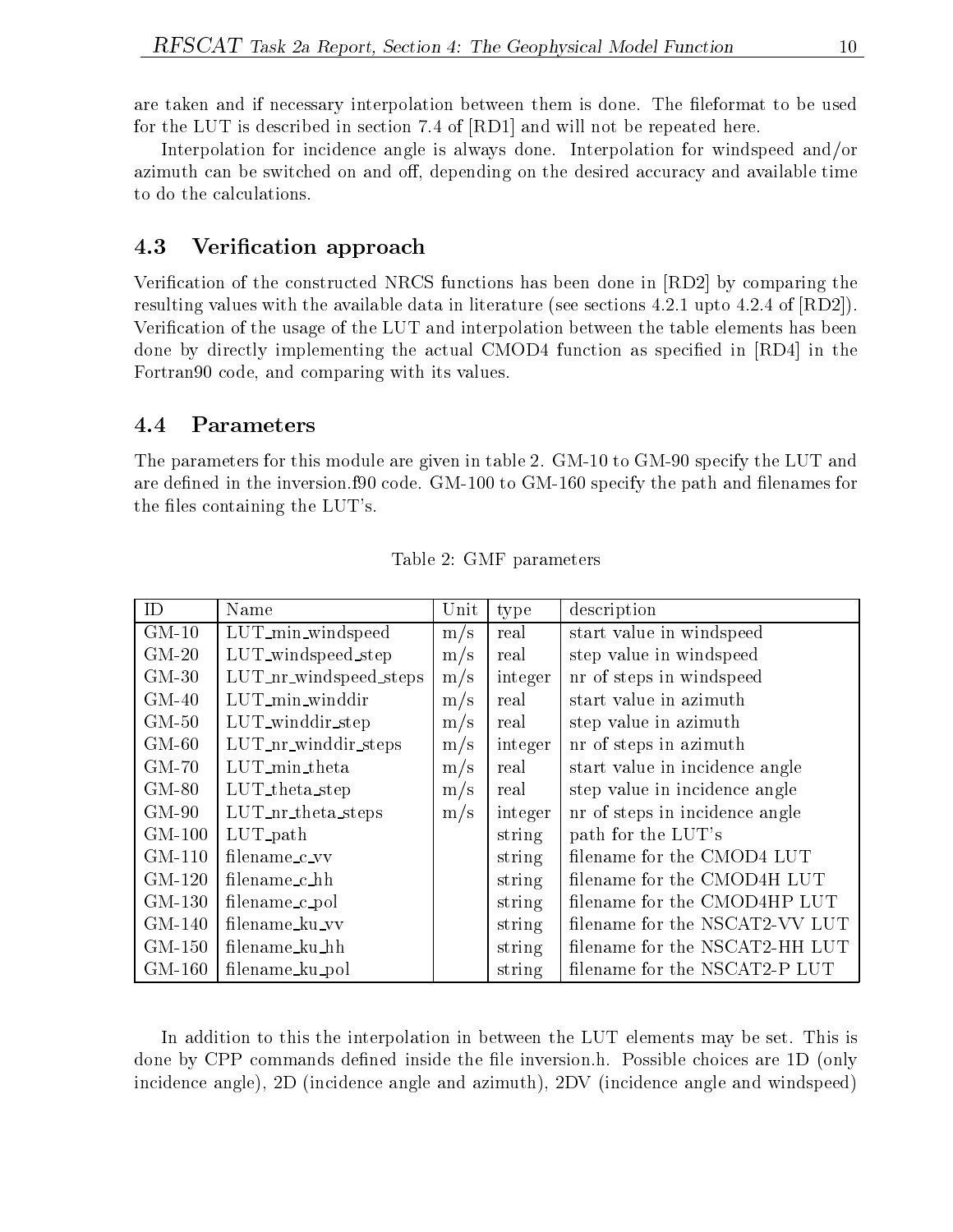and 3D (incidence angle, azimuth and windspeed). For the best results the use of 3D interpolation is recommended. 1D interpolation is not a good idea, and was mainly implemented to maintain compatibility with previous versions of the inversion software.

For additional flexibility, the possibility was added to define the pathname for the LUT as a commandline option. This is done by giving the option: "-lp LUT-path". This will override the path defined in the inversion.h headerfile.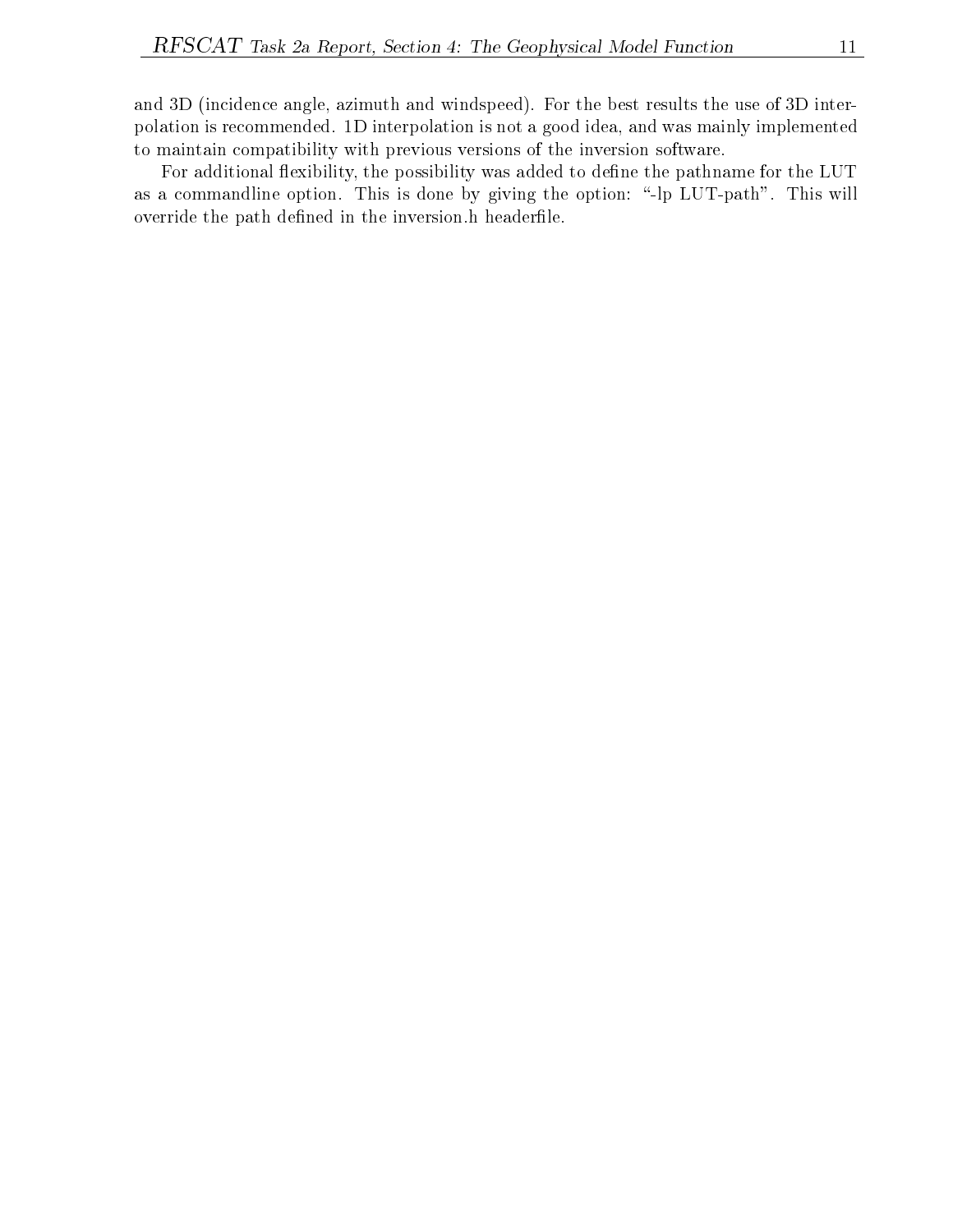# 5 The geophysical noise contributions

Geophysical noise is the effect of local variations of the wind inside the region of the WVC. It has been experimentally found that this can be treated as an extra source of noise, on top of the noise produced by the instrument. The squares of the two types of noise should then be added to obtain the square of the total noise in the system.

#### 5.1 Algoritm

It was found that the geophysical noise is a kwadratic function of windspeed, increasing dramatically for low windspeeds, and going to practically zero (i.e. negligible compared to instrument noise) above 16 m/s [RD7]. The following function is used to describe this for windspeeds below 16 m/s (but only for a wvc resolution of 50 km):

$$
geo\_noise = 0.644 \times 10^{-3} \times (windspeed - 16.0)^2
$$
 (1)

Thus for 16 m/s the geo noise is 0, for 9 m/s the geo noise is 0.032 (3.2 %) and for 3 m/s the geo noise is 0.109 (10.9 %). For windspeeds above 16 m/s geo noise is set to zero.

This relation can be adjusted for use with a different resolution r (in km) in the following way (for details, see section 3.2 of [RD9]):

geo-noise = 
$$
0.644 \times 10^{-3} \times \left(\frac{r}{50}\right)^{\frac{1}{3}} \times \text{(windspeed - 16.0)}^2
$$
 (2)

#### 5.2 Software design

The geophysical noise is calculated by calling the function "calc noise due to windvar". This function is part of the windfield generator module which is described in section 3.3. It is called separately for each windvector.

There are no free parameters in this part of the software A description of the verication of this concept can been found in [RD7].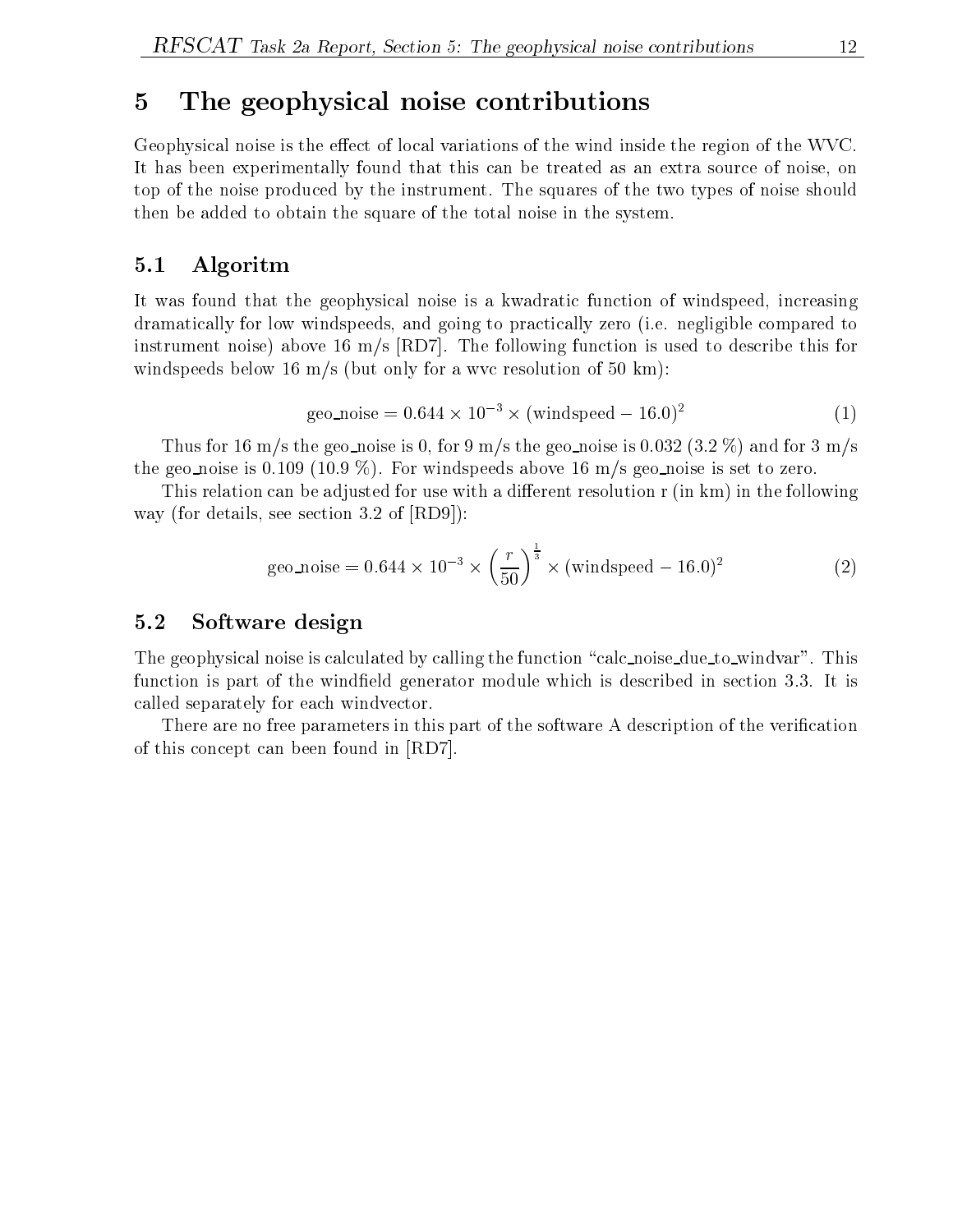# 6 The Level 1b generator

The Level 1b (L1b) Generator is the part of the Geophysical module that calculates the simulated measurements and adds the noise to the measurements. In order to do this it needs the wind vector provided by the Windfield generator and the geometry calculated by the Pseudo L1b generator. The resulting simulated measurements are passed on to the windeld retrieval module.

# 6.1 Software design

The L1b generator actually consists of the main loop of the Geophysical Module. It loops over the windvector cells provided by the Pseudo L1b generator, and does a number of subroutine calls for each WVC. First a call is made to the subroutine "read meas geometry" which reads the next entry from the Pseudo L1b file. Then the subroutine "define\_windfield" is called to get a windvector. Then the NRCS values for all views are calculated by calling the function "calc\_nrcs\_values". Following this the Kp values are retrieved from the Pseudo L1b file by calling the subroutine "set noise variance kp", and the geophysical noise is calculated by calling the function "calc noise due to windvar". Then gaussian distributed noise is added to the simulated measurement (using the combined geophysical and instrumental noise) by calling the subroutine "add instr and geo noise to nrcs". Finally the wind retrieval is done by calling the subroutine \invert nrcs to winds" (see section 7), and the resulting windvectors are stored in arrays to be able to write them to file after the loop is done.

Some additional code was added to the main loop to perform the calculations for several wind vector cells in parallel. For this the MPI library is used. Since this is an ambarassingly parallel problem, the tasks are totally independant and only a minimum of communication is necessary, a speedup of close to 100% is expected. The work is devided over the processors using the node-numbers, and each processor generates its own outputfile. A small help program is provided that allows combining all these partial files into one result file.

No parameters are used in this part of the code. Most information is delivered by the called subroutines. Only some switches can be set in the simulate h header file, in order to choose between ascii/binary output, to switch binning on/off, and to enable or disable the MPI code.

# 6.2 Verication approach

Since in this part of the software a number of modules are combined a separate verication is not possible. Verification of the complete Geophysical module has been done by running the simulation without noise. In that case the produced windvectors can be easily compared to the input windvectors and verified. This gave perfect results for the retrieved closest windvector, without any bias, and only minimal rms (caused by the finite steps in the LUT of the GMF).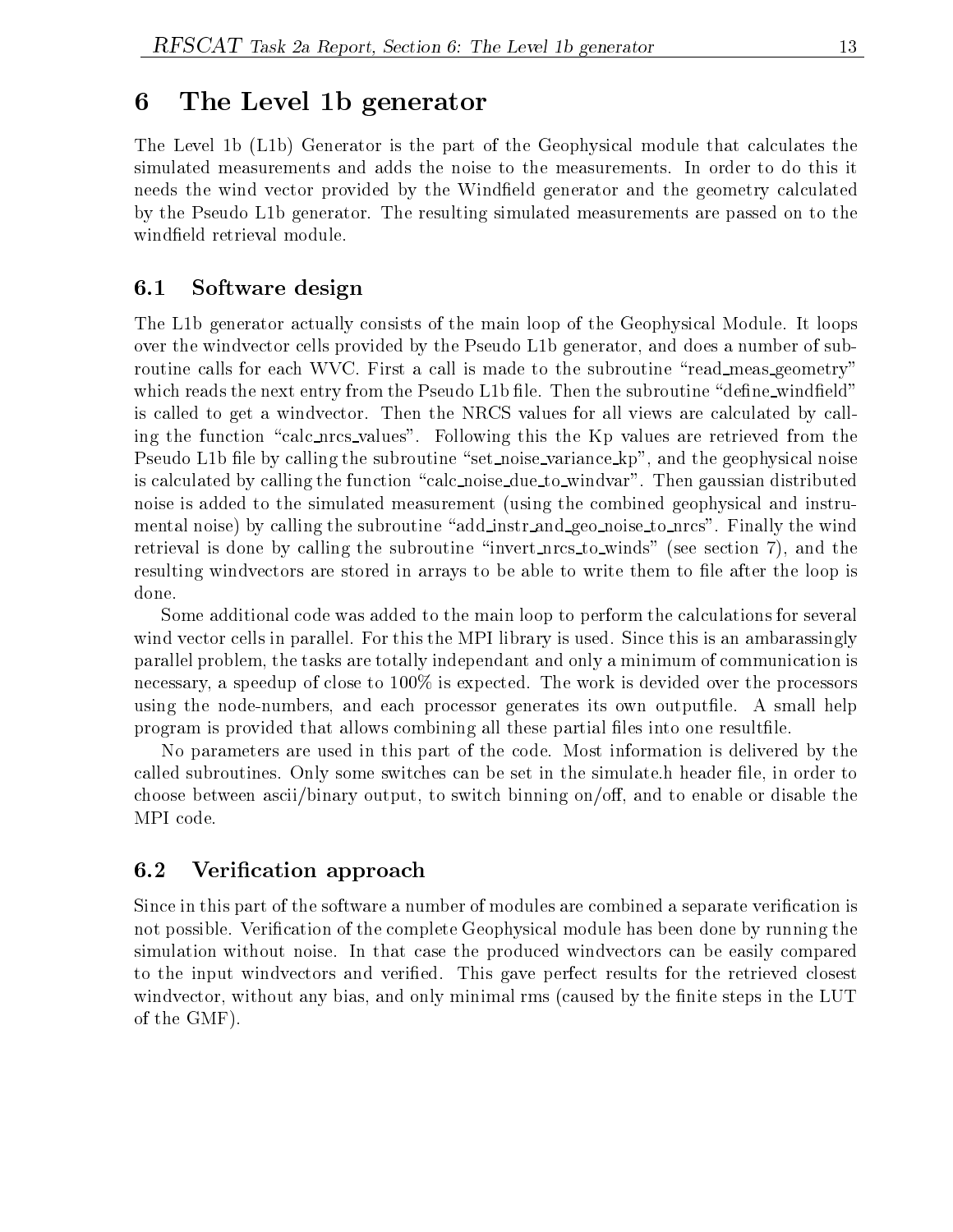# 6.3 File formats

In addition to the ascii file formats as described in sections 7.2 and 7.3 of  $[RD1]$  also a binary leformat will be used as possible output. This is necessary to improve performance in the IDL code of the Windfield Comparison Module. In order to use this a maximum number solutions of 4 is taken. The contents of this file will be the input windvector, and the 4 possible retrieved windvectors (sorted by rank) for each processed WVC. If less then 4 solutions are found the elements will be set to zero. Also 2 vectors defining the the satellite heading are included.

The fileformat will consist of 4byte integers and 4byte reals, with the following contents:

 $\bullet$  one integer containing the number of processed WVC's.

Then each WVC is described using 3 integers and 22 reals. These are stored in the file as arrays with  $nr_of_$ wvcs elements. So the file will contain:

- an array containing the WVC number
- an array containing the number of wind solutions (beware: cases with zero or only one solution are also valid possibilities)
- an array containing a wind quality code, specifying whether the wind retrieval was succesfull or not, and if not, what was the problem.
- 6 arrays containing the 2 vectors defining the satellite heading.
- 2 arrays containing the 2 components of the input windvector
- $\bullet$  2 arrays containing the 2 components of the first rank solution
- 2 arrays containing the 2 components of the second rank solution
- 2 arrays containing the 2 components of the third rank solution
- 2 arrays containing the 2 components of the fourth rank solution
- $\bullet$  an array containing the MLE of the first rank solution
- an array containing the MLE of the second rank solution
- an array containing the MLE of the third rank solution
- an array containing the MLE of the fourth rank solution
- 2 arrays containing the lat,lon position of the WVC

For efficiency reasons inside IDL it is preferred to write the complete arrays in this order to the file, in stead of writing the array elements containing the results for each WVC together. The wind directions will be defined using the east-west direction for the u-component (east is positive), and the counter clock wise direction perpendicular to this for the v-component (north is positive).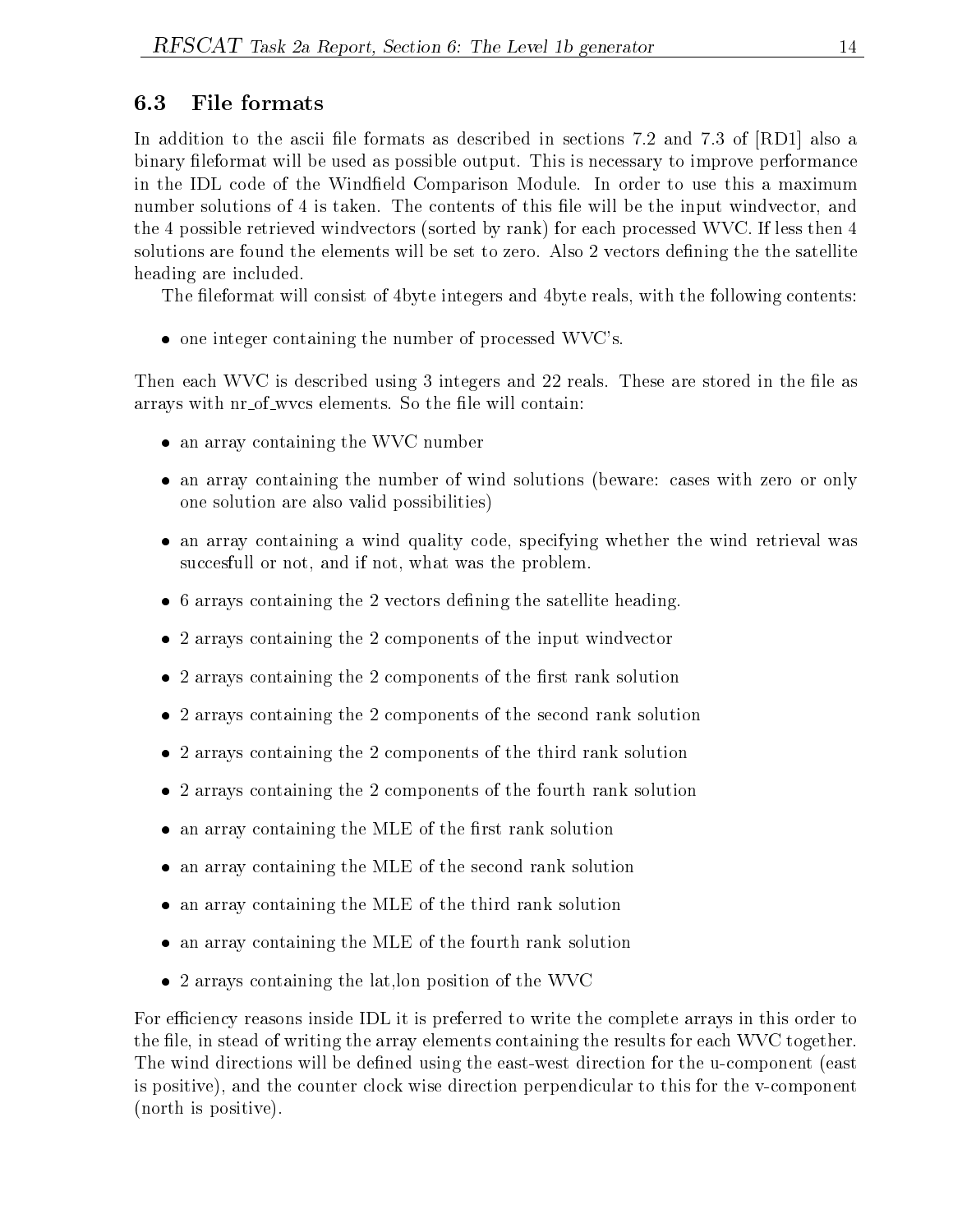## 7 The Wind Retrieval

The wind retrieval or inversion of the scatterometry data will be done by the well known algorithm that is used for the current and past scatterometer instruments as well (for example for Seawinds on Quikscat).

#### 7.1 Algoritm

A maximum likelyhood estimator (MLE) is calculated for a given geometry and simulated measurement using:

$$
MLE = \sum_{views} \frac{(\sigma_{fried}^0 - \sigma_{measured}^0)^2}{f^{norm}} \tag{3}
$$

with  $\sigma_{measured}$  the measured backscatter coemcient  $\sigma^*$  of a view,  $\sigma_{fried}$  the LUT value for the  $\mathbf{a}$ out,  $f^{norm}$  a weighting factor, for Seawinds it is taken proportional to the instrument noise in the system (i.e.  $f^{(1)}(x, y) = (k_y \delta^{(1)})^T$ ), in order to let the more accurate measurements have more impact then the very noise ones (however for ERS or ASCAT it is not proportional).

When different types of measurements are combined, the summation is a combination of all measurements, so adding all different types of views. The possibility exists to give a different weight to the polarimetric measurements, as compared to the horizontally and vertically polarised measurements. However, this tuning has not yet been used, since equal weights give already very good results.

The 2 dimensional winddomain (speed and direction) is then scanned to find the local minima that are present in this plane. These should give the set of possible windvectors that give  $\sigma^0$  values that best coincide with the measured values.

The scanning of the winddomain is split in two parts. First for each winddirection (scanned using fixed steps) the windspeed is scanned to find the windspeed having minimum MLE (see Fig. 4). It is known that in this direction only one minimum should occur, so the procedure is fairly simple. Starting from a first guess the slope downhill (in MLE) is followed with given steps untill the minimum is found. Then, if it is choosen to do so, the steps are reduced in size, and the procedure is repeated using the found minimum as first guess. If the steps have reached a specied minimum size the search is halted, and the windspeed giving this minimum MLE is stored in an array, together with this minimum MLE value.

To improve accuracy without having to use excessively small steps it is possible to use a parabolic fit to the 3 points around the minimum in windspeed, to refine the minimum position. Since the  $\sigma^+$  function against windspeed is usually not strongly curved the main  $\sigma$ shape of the minimum will be caused by the squares in the MLE formula, and is expected to be very similar to a parabola. Therefore this will work rather well.

The array of found windspeeds giving minimum MLE (this is called the minimum valley in the wind domain) defines a curve, which is again used in a minimum search in the next part. Now the winddirection is scanned using the same fixed steps as mentioned above, in search of a local minimum in MLE (see Figs. 5 and 6). The number of minima in this direction is not known in advance. In special cases there may be just one, but usually 2 to 4 are found. However, also 5 to 10 minima have occurred, and in some cases with numerical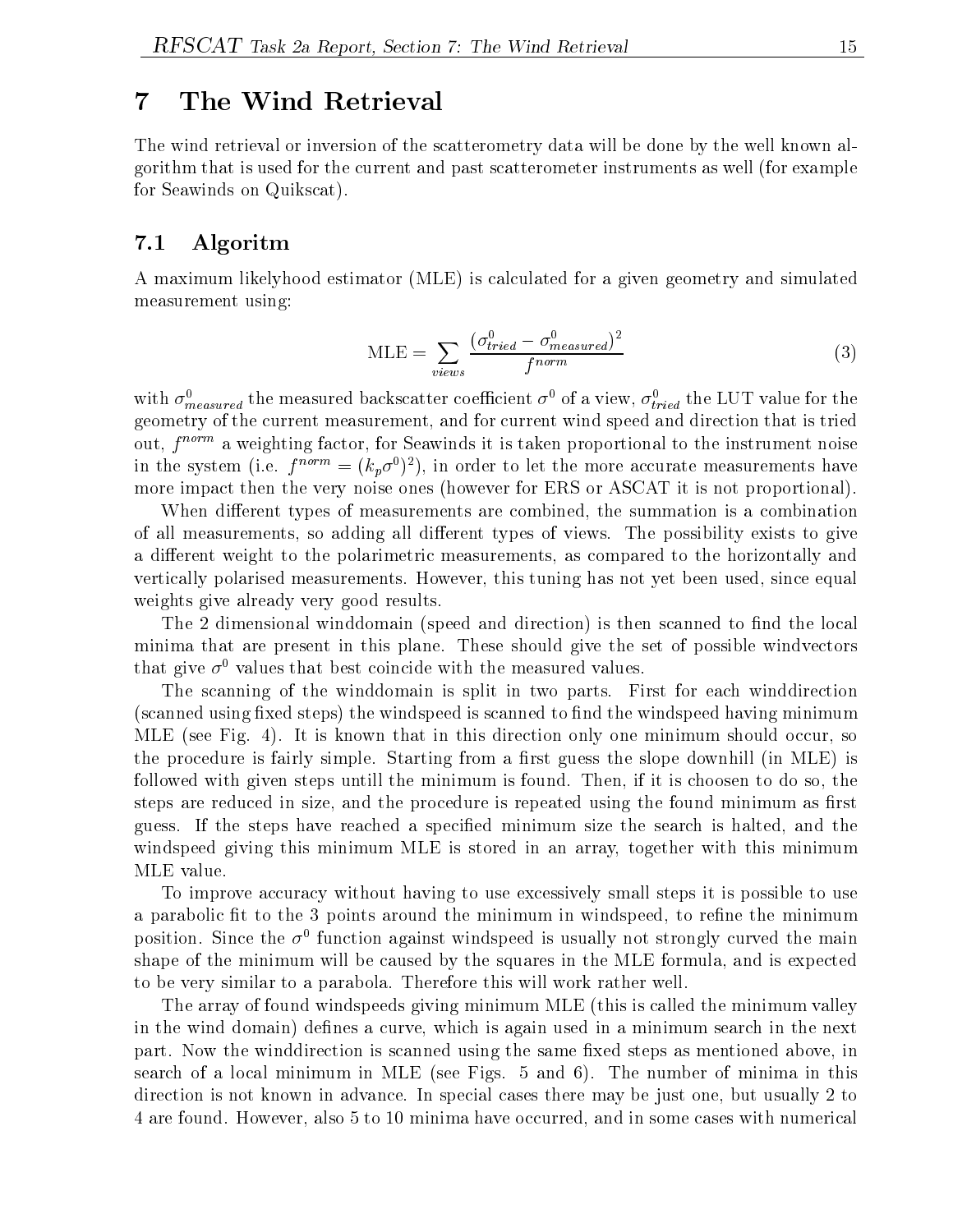

Figure 4: The MLE function in the two dimensional winddomain (contours). The crossing blue lines indicate the input windvector of the simulation. The red line indicates the  $minimum-valuey$  (i.e. minimum MLE for each winddirection). The green vectors indicate the found windsolutions. The closest is not identical to the position indicated by the blue cross due to the simulated noise.

difficulties (for example on the edge of the LUT, or for too large steps in windspeed or winddirection) many more local minima can occur. In rare cases it can even happen that no solutions are found.

Also for the minimum search along winddirection a refinement can be done by using a parabolic fit to the 3 points around the minimum. However the shape of this function does not have to be close to a parabola, so this may not always improve the result in the same way as it does for the windspeed. Especially when the polarimetric measurement scheme is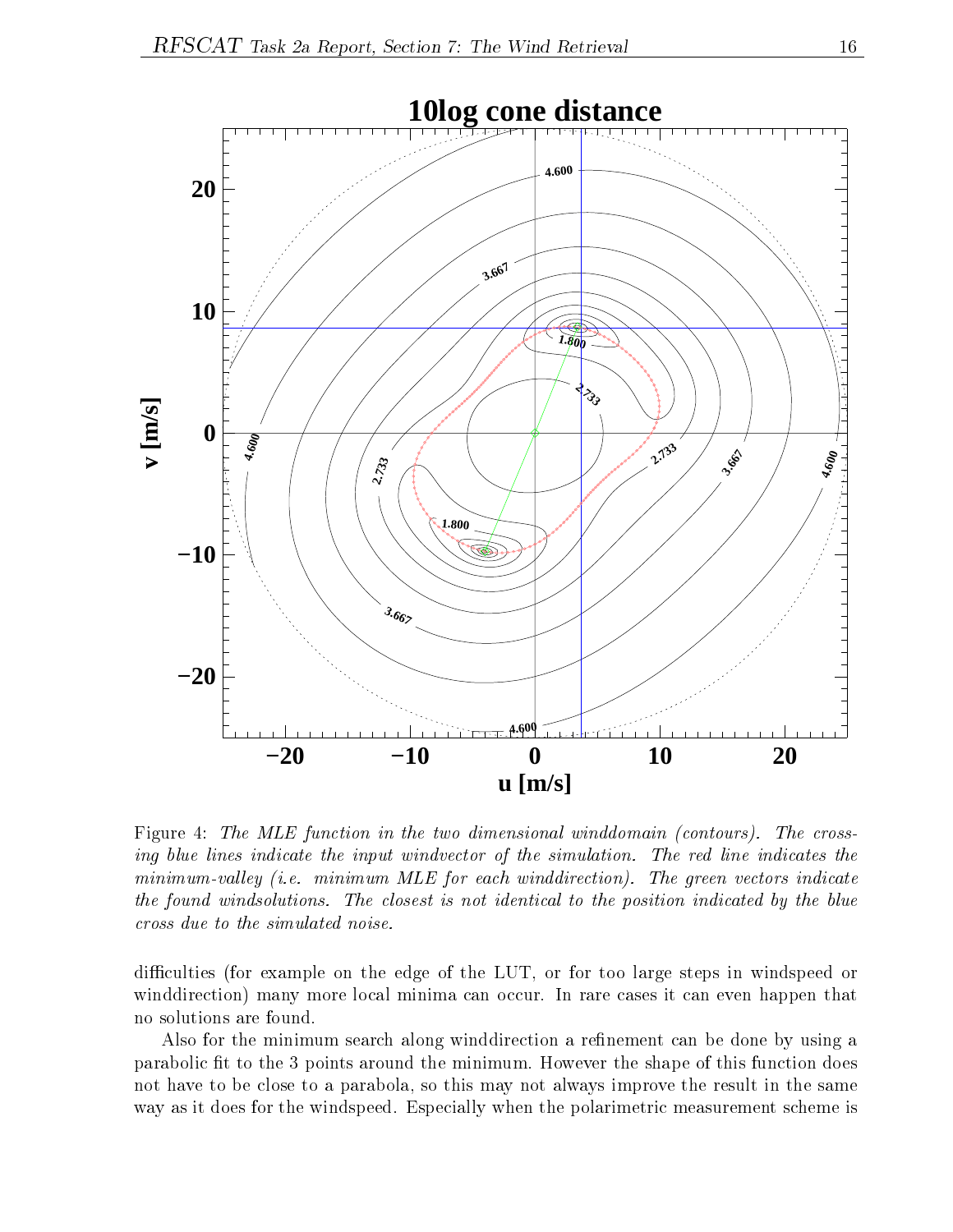

Figure 5: The MLE function along the minimum valley, indicated by the red line in Fig. 4. The green diamonds indicate the found minima.



Figure 6: The windspeed along the minimum valley. The green lines indicate the found

used, it is advised not to use this option.

The solutions are then sorted by MLE value, since the lowest MLE values have the largest chance of being the right wind solution (which is how the  $MLE =$  Maximum Likelyhood Estimator should behave).

Sometimes a smoothing is used on the MLE curve of the minimum valley, but this produces systematic errors in winddirection. The solutions will be biased towards certain directions (which in turn depend on the varying measurement geometry, so are difficult to spot). For compatibility reasons it is available in the inversion module, but should preferably not be used. A better way of avoiding numerical problems is taking smaller steps through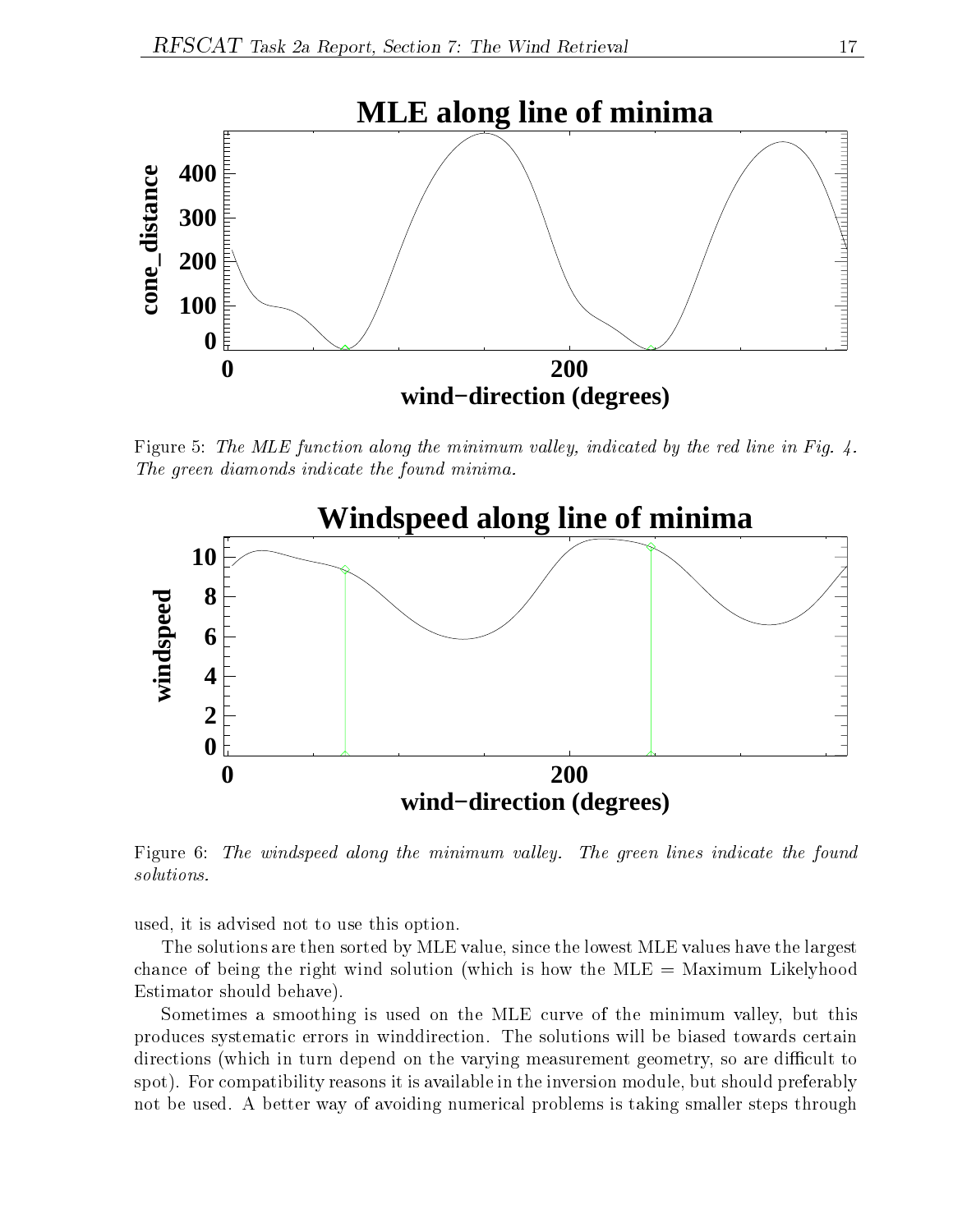the GMF and avoiding the edge of the LUT.

# 7.2 Software design

The wind retrieval module is implemented as a Fortran90 module containing for the user two important subroutines: "invert\_one\_wvc" and "calc\_sigma0". Furthermore a number of variables are defined to communicate with the invert routine. The input variables are arrays defining for each view the measurement geometry, the  $\sigma^0$  and the noise properties. The output variables are arrays defining for each found solution the MLE and the windvector, and 2 integers giving the found number of solutions and a wind quality code (defining whether the inversion was succesfull or not).

#### $7.3$ Verification approach

The windfield retrieval (inversion) routine has already been extensively tested using real data. This was done using measurements from seawinds on quikscat, and comparing the result by the wind field retrieval routine, to the result of an older routine that is in use now for the operational use of this data. From this it was found that the new routine performs slightly better if the proper choices are made for stepping through the wind domain. This is at the expense of more calculating time. When the settings are choosen to match the behaviour of the old retrieval routine, an exact agreement between the results of both routines was found.

# $7.4$

Due to the many choices that can be made inside the windfield retrieval module, a large number of parameters is available to tune it. They are defined as CPP commands, and processed at compile time in order not to negatively influence the program runtime. These settings are stored in the file inversion.h.

The most important switches are:

- $\bullet$  PARABOLIC\_MIN\_SEARCH to define that a parabolic fit is done to find the minimum while scanning the windspeed.
- PARABOLIC\_WINDDIR\_SEARCH to define that a parabolic fit is done to find the minimum while scanning the winddirection
- NR OF WINDDIRSTEPS the number of steps to do while scanning along the winddirection (if this is equal to the steps in the table, interpolation in this direction is useless).
- INITIAL WS STEP initial step to be used while searching for the minimum by scanning the windspeed
- MINIMUM\_WS\_STEP if the stepsize drops below this value no more refining of the stepsize is done while scanning the windspeed.
- REFINER\_WS\_STEP factor used to refine the windspeed step size (by multiplication).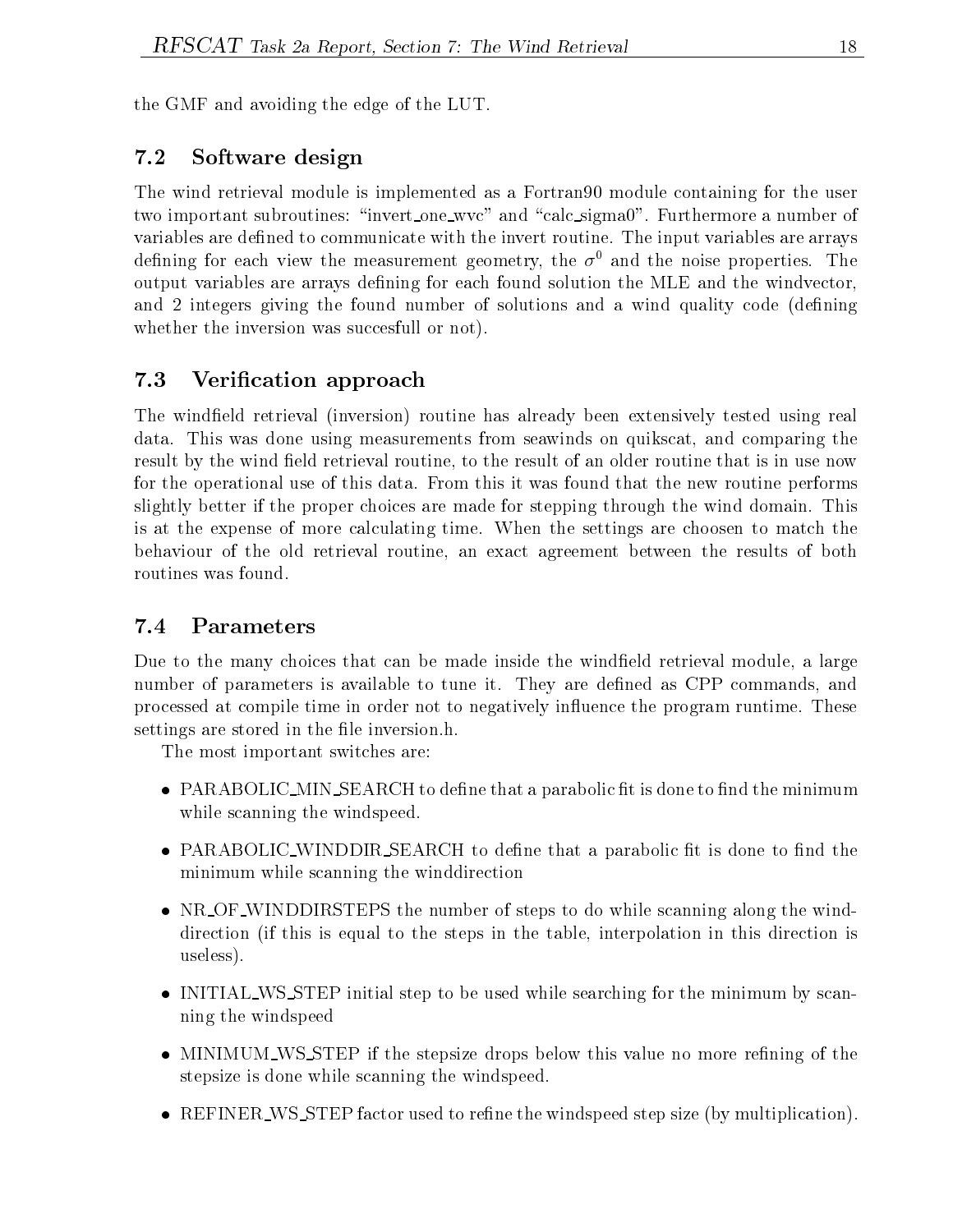- WS\_INITIAL\_GUESS first guess when doing the minimum search in windspeed for the first azimuth angle. For subsequent angles the minimum found for the previous angle is used as first guess.
- MAX\_SOL defines the maximum number of solutions that the inversion module generates. If more minima are present only the MAX SOL solutions having the lowest MLE value are given as result.
- USE\_SMOOTHING specifies that the MLE curve along the minimum valley should be smoothed in order to eliminate unnecessary minima.
- NO NORMALISATION do not use normalisation in eq. 3. This means putting  $f^{norm} = 1$ . This has been proven to be the optimal setting for the ERS scatterometer.
- USE\_MEAS\_SIGMA0\_FOR\_NORMFACTOR by default the normalisation factor  $f^{norm}$ is taken to be  $(\kappa_p \sigma^2)^2$ , where for  $\sigma^2$  the value of  $\sigma_{tried}$  is taken. By setting this switch this is behaveour changed to using  $\sigma^{\textit{measured}}_{\textit{measured}}$ . This has been proven to be a good setting for the Seawinds scatterometer on Quikscat (so will probably also be a good thing for RFSCAT).

If other normalisations should be possible they can be easily added to the software.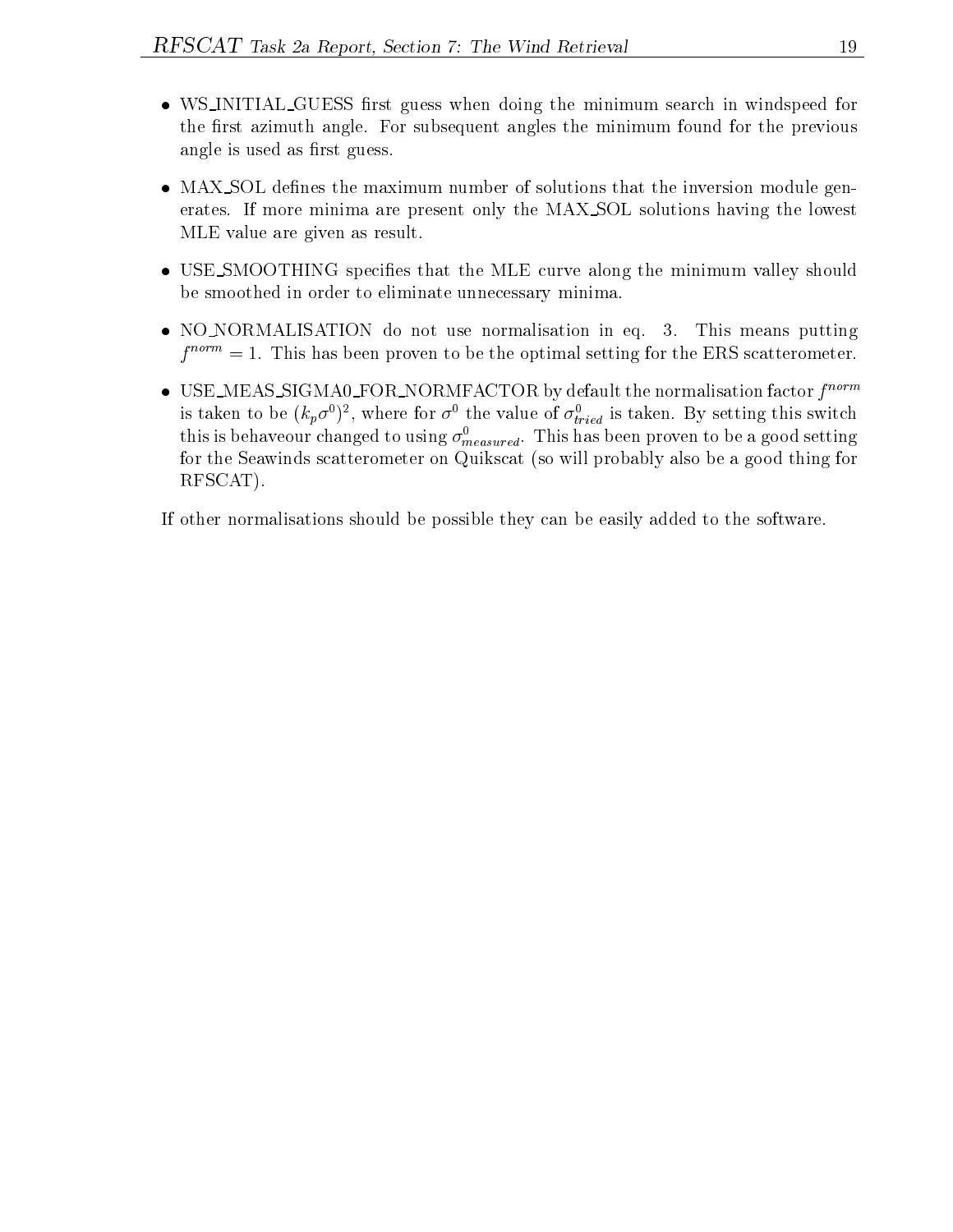# 8 The Wind Direction Skill

As was discussed in the Simulator Design Review meeting held on december 18, 2001, at ESTEC, a method is needed to be able to compare the direction of the windvector resulting from the simulation, with the direction of the windvector that was used as input. It was proposed to use the so called "Normalised RMS" (NRMS) for this [RD8]. In this section a short description of this method with applicable equations is given. For verification of this idea see [RD8].

At a later stage in the project this NRMS was abandoned again, and replaced by a new "Figure of Merit" which is described in detail in [RD9].

#### 8.1 The problem of ambiguous solutions

When comparing or validating an inverted wind direction against a reference wind direction, i.e. the input wind direction in our case, it is easiest to compute just the RMS difference. However, it is clear that if more ambiguous solutions are found the RMS number will become smaller, which would give a false sence of improvement. In the meantime the information content of the set of solutions decreases with an increasing number of solutions. Therefore an addition is proposed to the usual RMS calculation.

#### 8.2 The normalised RMS

To estimate the quality of the closest solution in a fair way, a normalisation factor is defined which equals the expected value in case of no skill in the system:

$$
NRMS = RMS \left( \frac{\phi^C - \phi^T}{\langle (\phi^C - \phi^T)^2 \rangle^{\frac{1}{2}}} \right) \tag{4}
$$

in which  $\phi^-$  is the input (=true) winddirection,  $\phi^-$  is the inverted solution which is closest to the true solution, and <> denotes the expected value in case there is no skill.

Now define  $\varphi_1$  to be the closest solution  $\varphi^{\scriptscriptstyle -}$  , define  $\varphi_2$  as the counterclockwise and  $\varphi_0$ as the clockwise neighbouring solution (see Fig. 7). Also assume the angles are sorted in counterclockwise direction, so first  $\phi_1$ , then  $\phi_2$  (if it exists), then  $\phi_3$  (if it exists), etc.

Then define the boundaries between the solutions as:

$$
\phi_i^B = \frac{\phi_{i-1} + \phi_i}{2} \tag{5}
$$

in which *i* can be the number of each solution and for convenience we define  $\phi_0 = \phi_N - 2\pi$ . (with N the number of solutions).

Now it is reasonable to assume that the true wind direction  $\varphi^-$  is somewhere between  $\varphi_{1}^{2}$  and  $\varphi_{2}^{2}$ . Taking a uniform distribution between these two boundaries the probability  $p(\varphi^-$  ) becomes:

$$
p(\phi^T) = \begin{cases} (\phi_2^B - \phi_1^B)^{-1} & \text{if } \phi_1^B \le \phi^T \le \phi_2^B\\ 0 & \text{otherwise} \end{cases}
$$
 (6)

Using this distribution we find:

$$
\langle (\phi^C - \phi^T)^2 \rangle = \frac{[(\phi_2 - \phi_1)^3 + (\phi_1 - \phi_0)^3]}{12(\phi_2 - \phi_0)} \tag{7}
$$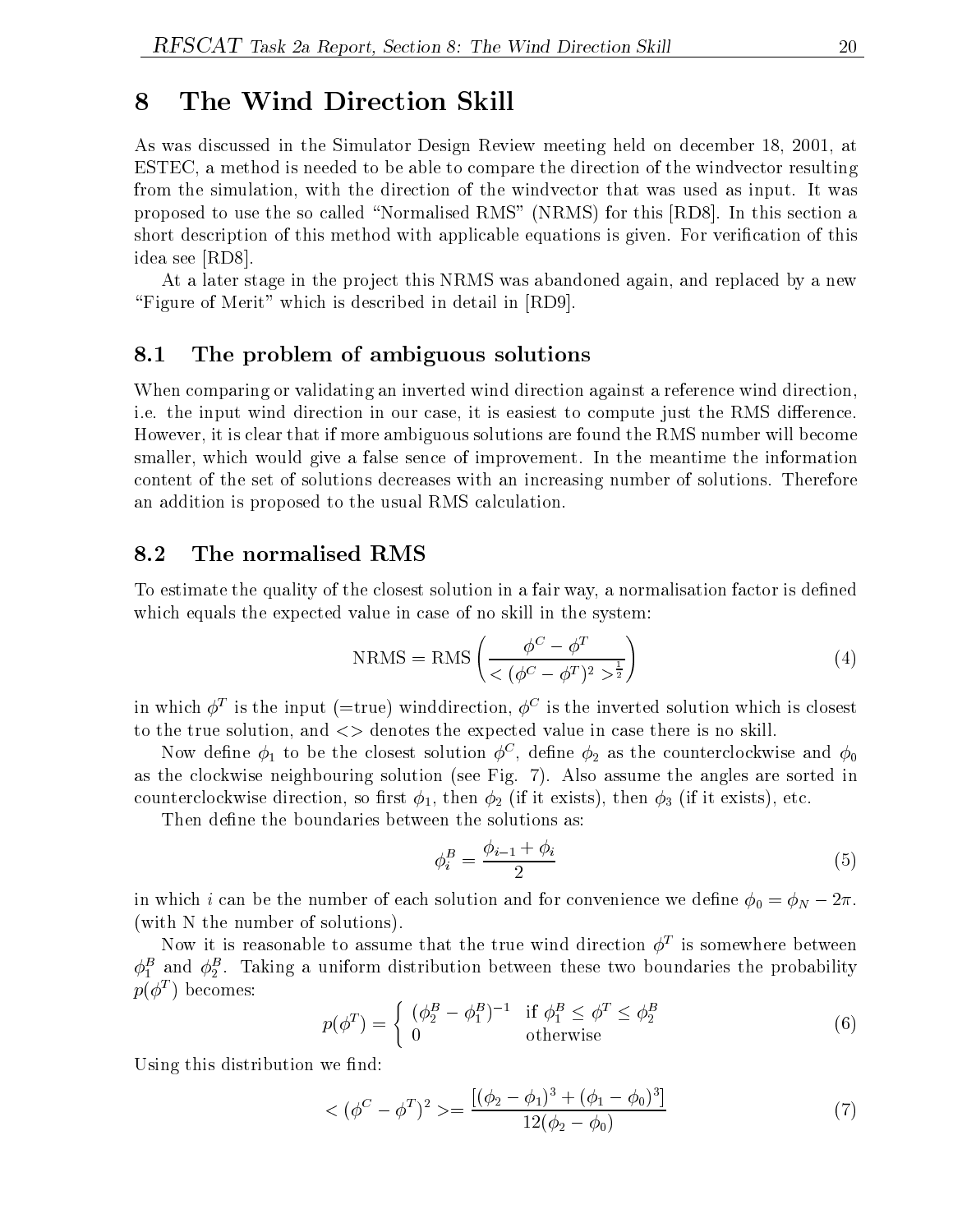

Figure 7: An example (with  $\lambda$  solutions) of the windvector definitions and sector boundaries used for calculating the NRMS.  $\varphi_1$  to  $\varphi_4$  are the four solutions for this case.  $\varphi_1^-$  to  $\varphi_4^-$  are the boundaries of the sectors surrounding each solution. The sector indicated in green is the one used for normalisation by the NRMS.  $\varphi^-$  is the true wind, which is only used to  $\Box$ determine which of the four solutions is the closest  $\mathcal{C} = \varphi^*$  f.

For one solution equation 7 yields just a constant number:

$$
\langle (\phi^C - \phi^T)^2 \rangle = \frac{\pi^2}{3} \tag{8}
$$

For two solutions the angle between the two solutions becomes important, and equation 7 yields (after setting  $\phi_0 = \phi_2 - 2\pi$ ):

$$
\langle (\phi^C - \phi^T)^2 \rangle = \frac{1}{4} (\phi_1 - \phi_2)^2 + \frac{1}{2} \pi (\phi_1 - \phi_2) + \frac{\pi^2}{3} \tag{9}
$$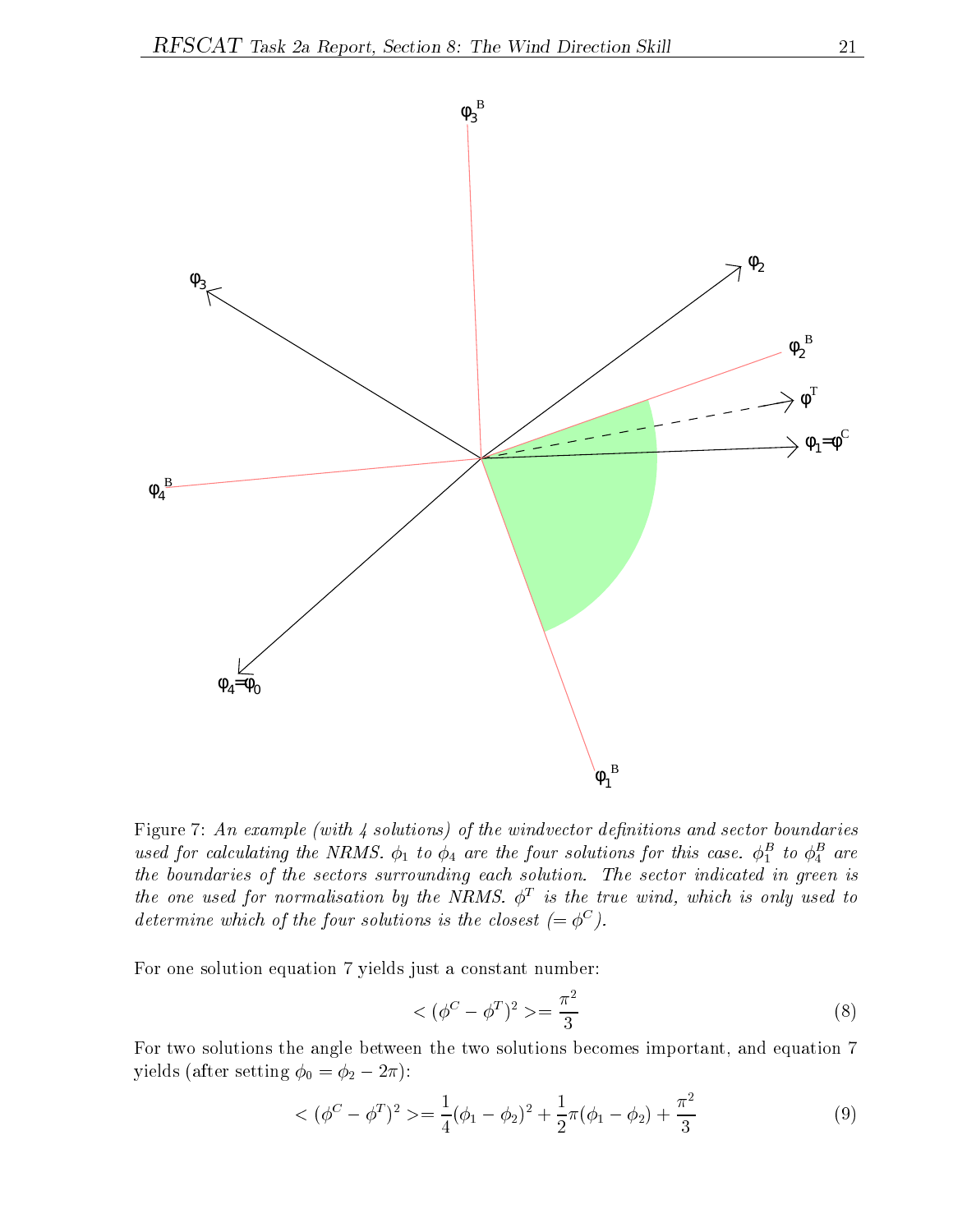For three solutions equation 7 yields (after setting  $\phi_0 = \phi_3 - 2\pi$ ):

$$
\langle (\phi^C - \phi^T)^2 \rangle = \frac{(\phi_1 - \phi_3 + 2\pi)^3 + (\phi_2 - \phi_1)^3}{12(\phi_2 - \phi_3 + 2\pi)} \tag{10}
$$

Finally for four solutions equation 7 yields (after setting  $\phi_0 = \phi_4 - 2\pi$ ):

$$
\langle (\phi^C - \phi^T)^2 \rangle = \frac{(\phi_1 - \phi_4 + 2\pi)^3 + (\phi_2 - \phi_1)^3}{12(\phi_2 - \phi_4 + 2\pi)} \tag{11}
$$

#### 8.3 Application of NRMS

In applying the NRMS for optimisation of scatterometer wind retrieval we found the clear benefit, as expected, with respect to the use of the common wind direction RMS difference.

However, a note of caution may be appropriate, since we found that the NRMS may improve in certain cases where ambiguous (anyway unlikely) solutions are removed. But, on the other hand, at the same time some noise is added to the closest solution. The latter obviously reduces the information content of the data, but the effect of reducing the number of ambiguities can dominate the NRMS, thus reducing its value, and thereby indicating improvement.

Therefore the use of the NRMS alone is not recommended, and it should be used in combination with the RMS wind direction difference, and the number of ambiguities, in order to control wind direction performance. To overcome this problem of not being able to describe the merits of the system in one number, a new Figure of Merit was developed which is explained in detail in [RD9].